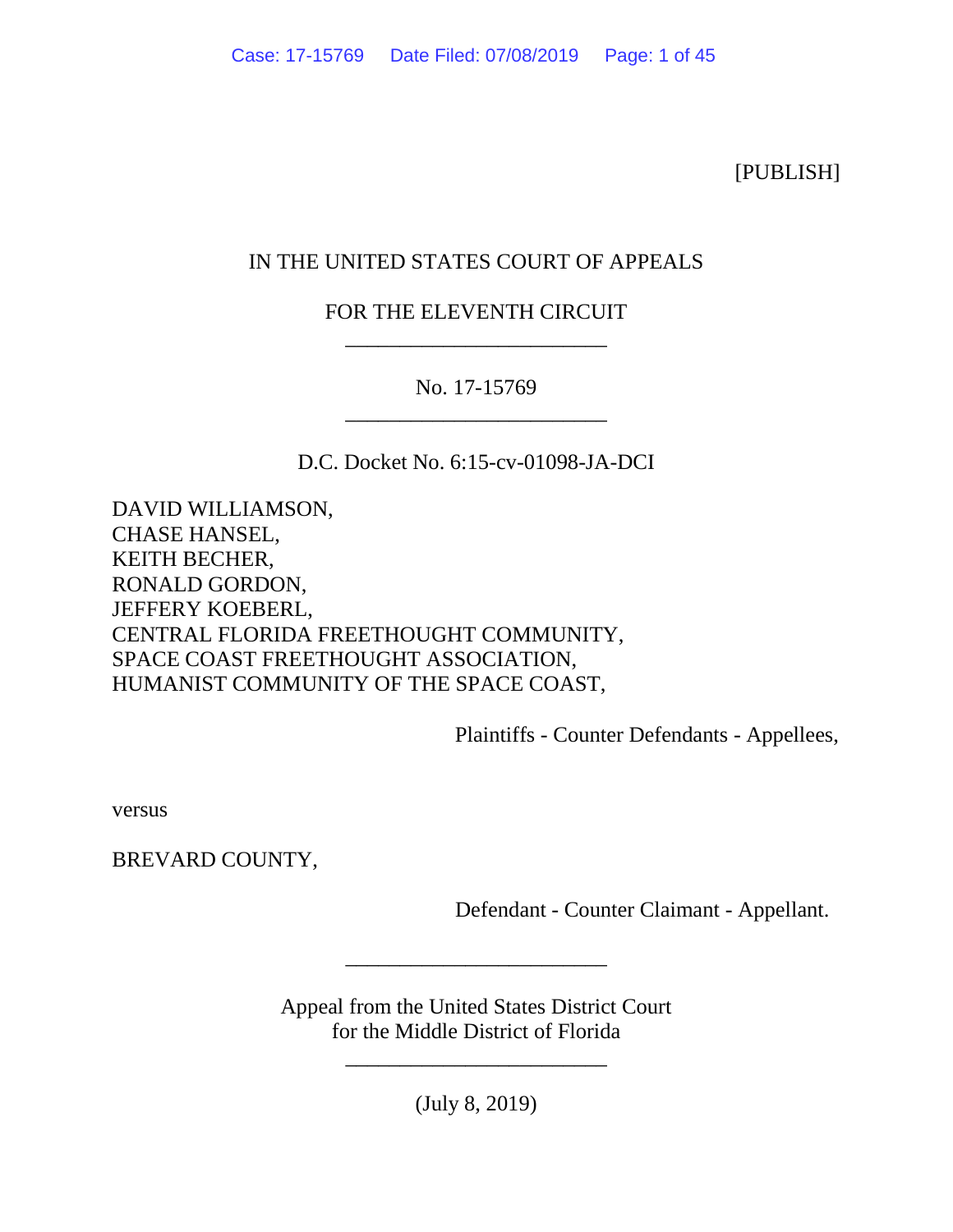Before MARCUS, GRANT and HULL, Circuit Judges.

## MARCUS, Circuit Judge:

Like many local governments, the Brevard County Board of County Commissioners opens its meetings with a religious invocation. These opening prayers are the subject of this litigation. A group of Secular Humanists and atheists challenge them as violating the Establishment Clause, arguing that the County has wrongfully barred them from offering invocations of their own.

Legislative prayers occupy a unique position in the framework of Establishment Clause jurisprudence, primarily because, as the Supreme Court put it, an "unambiguous and unbroken history of more than 200 years" leaves "no doubt that the practice of opening legislative sessions with prayer has become part of the fabric of our society." Marsh v. Chambers, 463 U.S. 783, 792 (1983). The invocation of Divine guidance in a public body charged with making laws is not a "step toward establishment [of religion]; it is simply a tolerable acknowledgment of beliefs widely held among the people of this country." Id. Even though the government is generally prohibited from entangling itself in religious judgments or promoting religious belief, our courts have repeatedly upheld prayer at the opening of government meetings because of this long national tradition. Even sectarian prayer, presented in the language of a particular sect and even addressed to a particular deity, has been upheld as consonant with the Establishment Clause.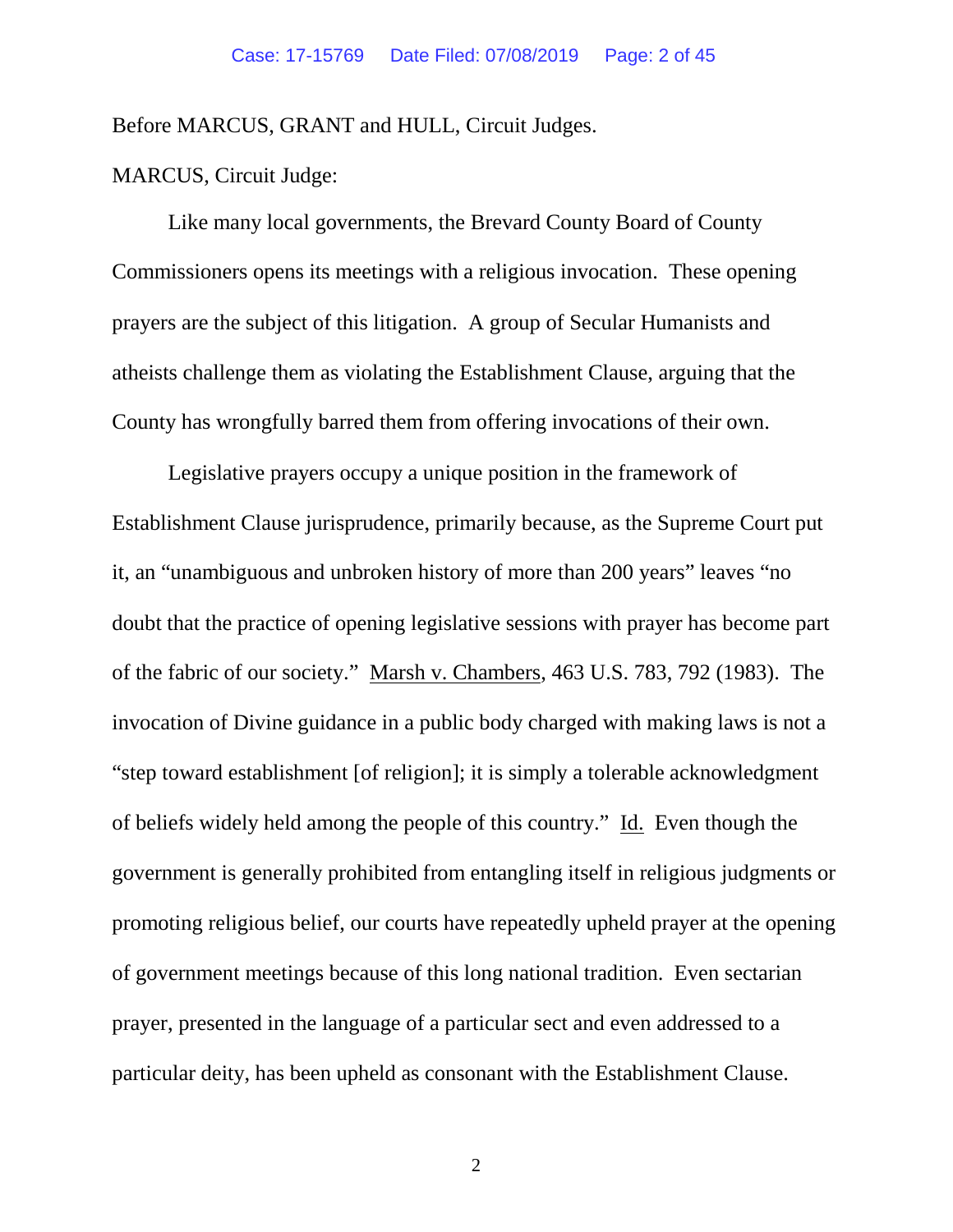Every step of the way, though, the courts have made clear that there are limits. Thus, the opportunity for prayer at the start of a legislative session may not be "exploited to proselytize or advance any one, or to disparage any other, faith or belief." Id. at 794–95. In this Circuit, we determine whether the opportunity has been exploited by applying a three-factor test that considers the identity of the invocation speakers, the process by which they are selected, and the nature of the prayers they deliver. Atheists of Fla., Inc. v. City of Lakeland, 713 F.3d 577, 591 (11th Cir. 2013).

In this case, Brevard County has selected invocation speakers in a way that favors certain monotheistic religions and categorically excludes from consideration other religions solely based on their belief systems. Brevard County's process of selecting invocation speakers thus runs afoul of the Establishment Clause. As it stands, members of the Brevard County Board of Commissioners have plenary authority, on a rotating basis, to invite whomever they want to deliver invocations, with no consistent standards or expectation of inclusiveness. From their testimony, it is abundantly clear that most if not all of the Commissioners exercise their discretion in a way that discriminates among religions based on their beliefs, favoring some but not all monotheistic and familiar religious sects over those faiths that fall outside the "mainstream." Moreover, some religions are scrutinized by the Commissioners more closely, and others are even categorically excluded from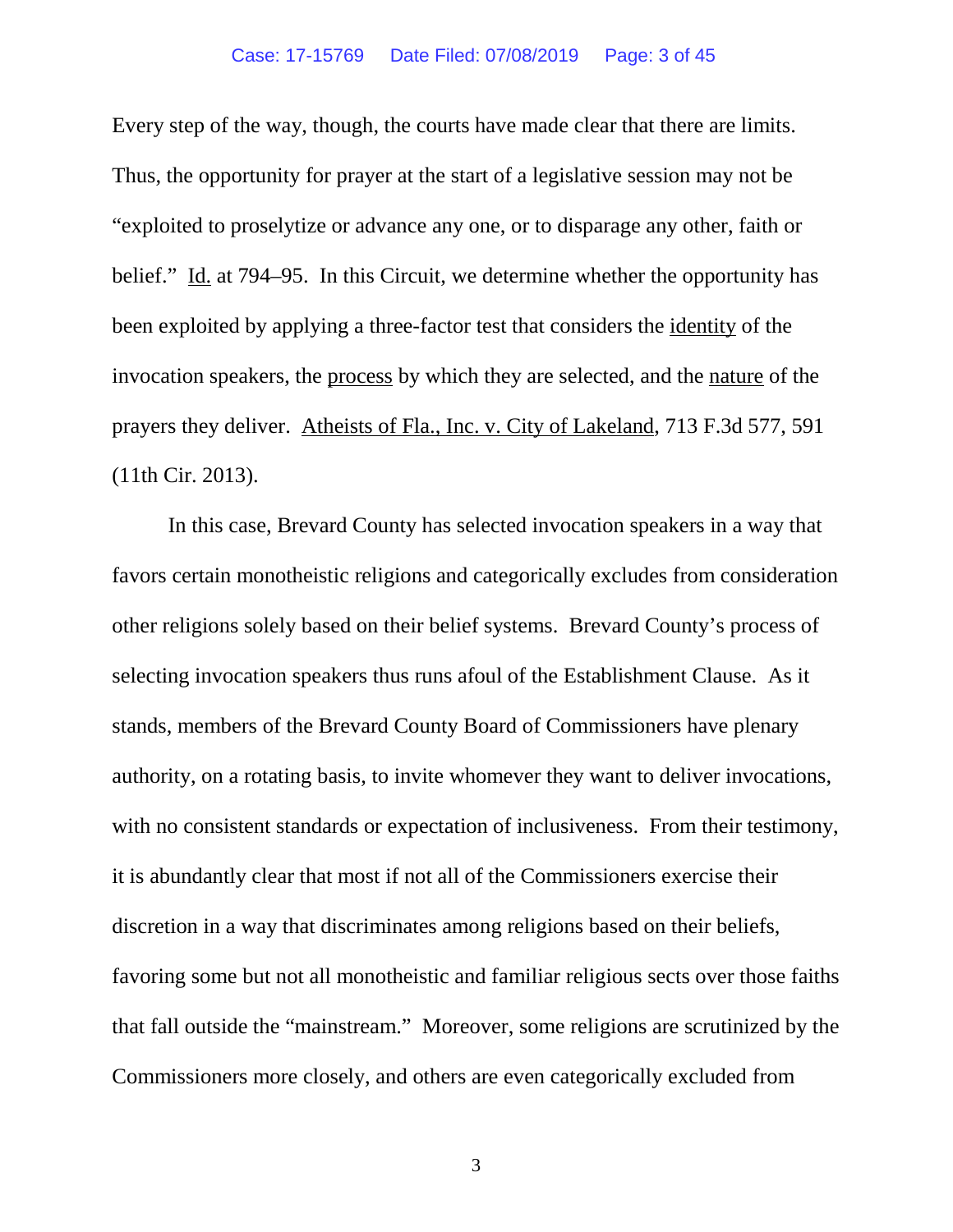## Case: 17-15769 Date Filed: 07/08/2019 Page: 4 of 45

consideration. Secular humanists are far from the only group viewed with disfavor. Thus, for example, some of the Commissioners and former Commissioners have testified unambiguously that they would not allow deists, Wiccans, Rastafarians, or, for that matter, polytheists to deliver prayers, and that they would have to think long and hard before inviting a Hindu, a Sikh, or a follower of a Native American religion. Nothing could be clearer from this record than that more than a few of the Commissioners rejected speakers based squarely on the nature of the religious beliefs they held.

The Resolution that the Commission passed in response to the plaintiffs' requests to offer invocations only confirms our understanding that Brevard County's process of selecting invocation speakers is unconstitutional. As the Resolution notes, "individual Board members have predominantly selected clerics from monotheistic religions and denominations -- including Christian, Jewish and Muslim -- to present the invocation." But it does not stop there. The Resolution adds that the Board "in recognition of the traditional positive role faith-based monotheistic religions have historically played in the community," typically offers the cleric an opportunity to share upcoming events or other information about their religious group before the invocation.

The discriminatory procedure for selecting invocation speakers followed in Brevard County is unconstitutional and it must be rejected. As a result, we have no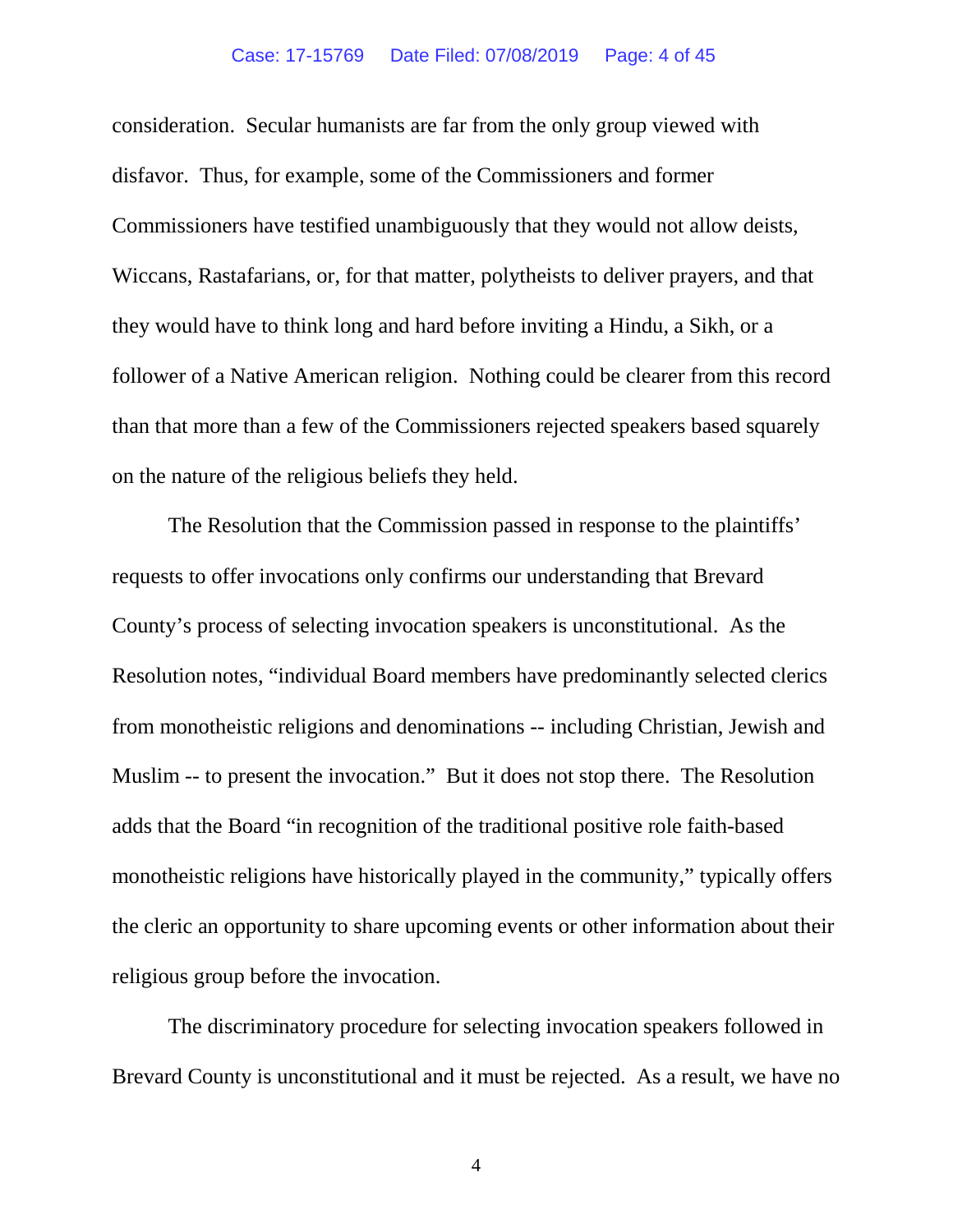occasion to reach further constitutional questions, including whether atheists and secular humanists must be allowed to deliver non-theistic invocations. Brevard County's current legislative prayer practices violate the command of the First Amendment. We need go no further today than to say this: in selecting invocation speakers, the Commissioners may not categorically exclude from consideration speakers from a religion simply because they do not like the nature of its beliefs.

## I.

Brevard County is a political subdivision of Florida. Its legislative and governing body is the Brevard County Board of County Commissioners ("the Board"). The Board has five members ("the Commissioners"), each elected from a different single-member district. Its meetings are open to the public, carried live on cable television, and streamed online. They typically begin each session with a religious invocation. Other than the opening invocations, agenda items at Board meetings are secular in nature ("with extremely rare exceptions," we are told).

Invocation speakers are invited for the specific purpose of making an opening prayer; they are typically volunteer clerics invited by staff members of the Commissioners. The five Commissioners take turns inviting the speakers. The work of contacting and scheduling speakers is generally done by County staff, using County phones or email services and the staff are paid by the County. Sometimes they have trouble finding someone to give the invocation so they fall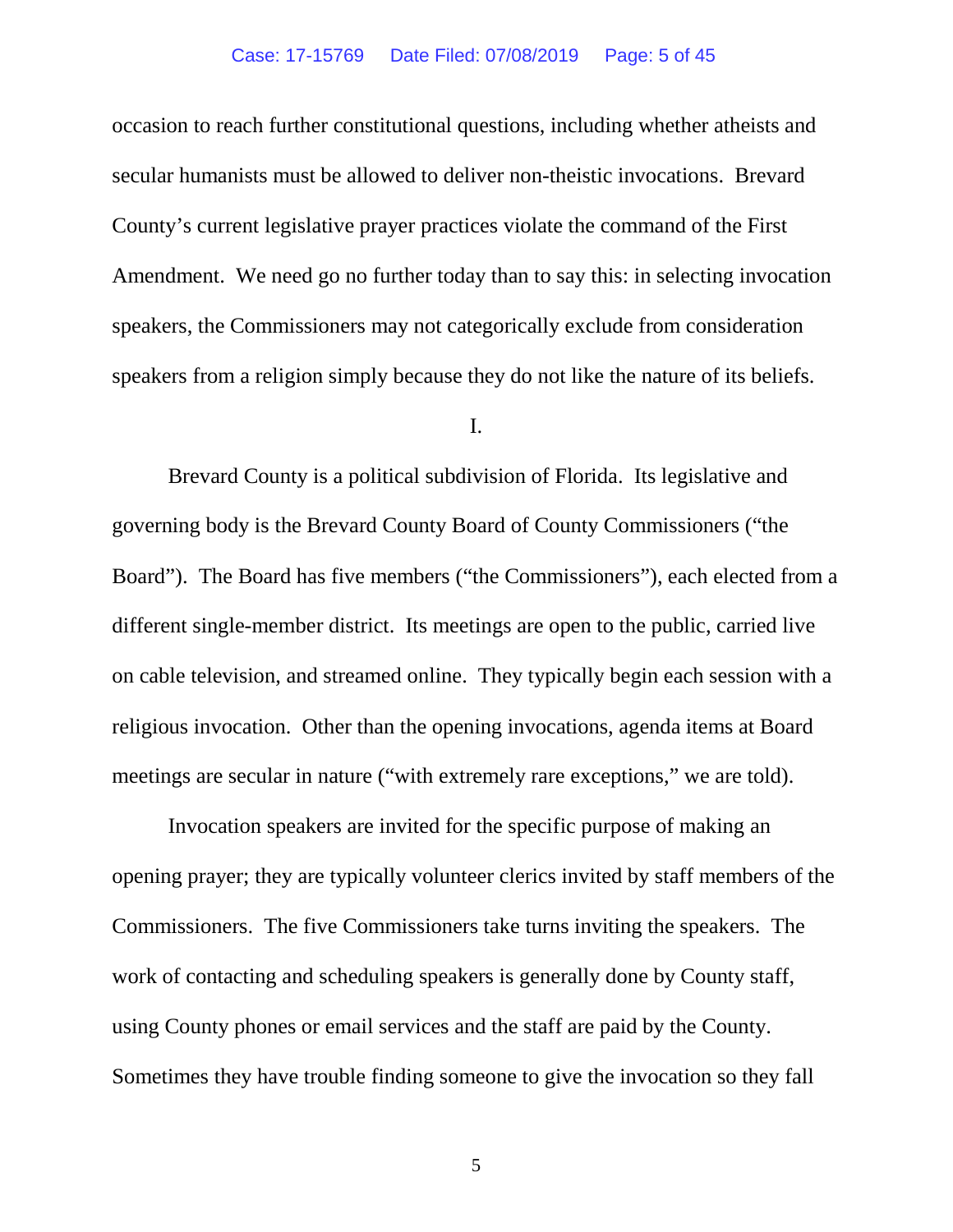back on holding a moment of silence instead. Commissioners and their staff do not review drafts of the invocations before they are given. At meetings, the invocation is usually the second item on the Board's printed agenda, following the "Call to Order." Typically the Commissioner who has invited the speaker will make an introduction, and the Board will ask the audience to stand "for a prayer and the Pledge of Allegiance."

All of the invocations given before the Brevard County Board from January 1, 2010 through March 15, 2016 had at least some theistic content. That is, they all expressed a "belief in the existence of a god or gods." Webster's Third New International Dictionary 2370 (2002) ("theism"). More than that, they all contained specifically monotheistic content, meaning that they were in line with "the doctrine or belief that there is but one God." Id. at 1464 ("monotheism"). During this roughly six-year period, invocations preceded 195 Board meetings. All but seven of them were given by Christians or contained Christian content, including five by Catholic clerics and one each by Latter-Day Saints and Eastern Orthodox speakers. Of the seven non-Christian invocations, six were given by Jewish Rabbis, and one was a "generally monotheistic" invocation given by an Officer from the City of Melbourne in Brevard County. Often, but not always, invocations are given by clerics who are leaders of their religious congregations. Invocations have also been given by police officers, congressional staffers, a state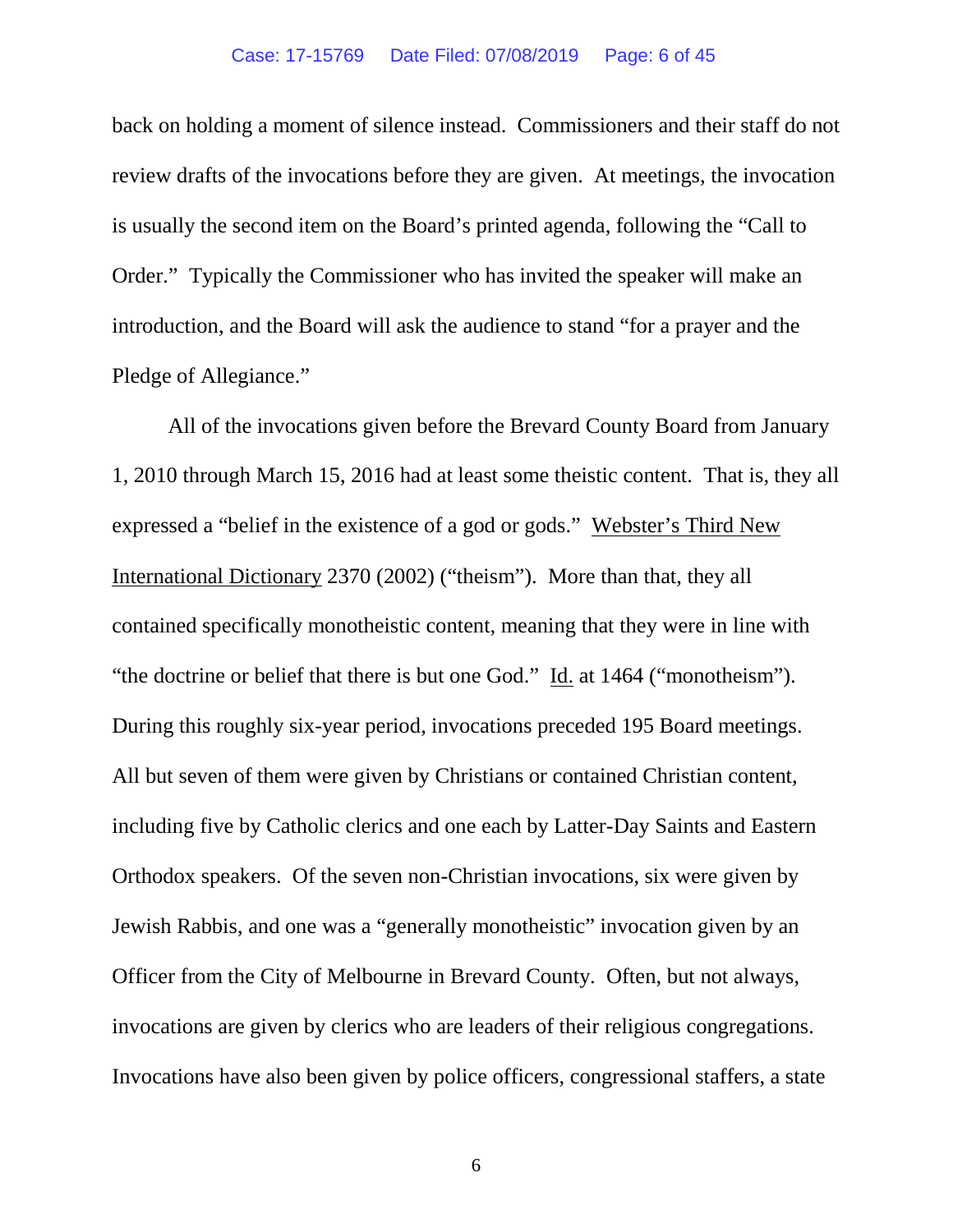judge, the Commissioners themselves, their staff, and a lay leader of the Church of Latter-Day Saints.

The plaintiffs in this case are five individuals and three organizations. All five individual plaintiffs -- David Williamson, Chase Hansel, Keith Becher, Ronald Gordon, and Jeffery Koeberl -- identify as atheists and four of them also identify as Secular Humanists; all of them live in Brevard County, except for one who lives in Seminole County. According to the American Humanism Association, "Humanism is a progressive philosophy of life that, without theism and other supernatural beliefs, affirms our ability and responsibility to lead ethical lives of personal fulfillment that aspire to the greater good of humanity." Amended Stipulation of Facts Regarding Cross-Motions for Summary Judgment ("ASOF"), Doc. 83 at ¶ 86. Three of the Secular Humanist plaintiffs have been ordained as humanist clergy by the Humanist Society. The parties agree that the plaintiffs' beliefs "are strongly held and very important to them, having a place in their lives equal to the significance that theistic beliefs have in the lives of Christians, Jews, and adherents of other monotheistic faiths." Id. at ¶ 91. They also agree that "[a]ll the individual plaintiffs view their atheistic or Humanist beliefs as a 'religion' as defined under the law" and for Establishment Clause purposes. Id. at ¶ 92.

In 2014, plaintiff David Williamson sent the Board two letters on letterhead from the Central Florida Freethought Community ("CFFC") -- one in May, and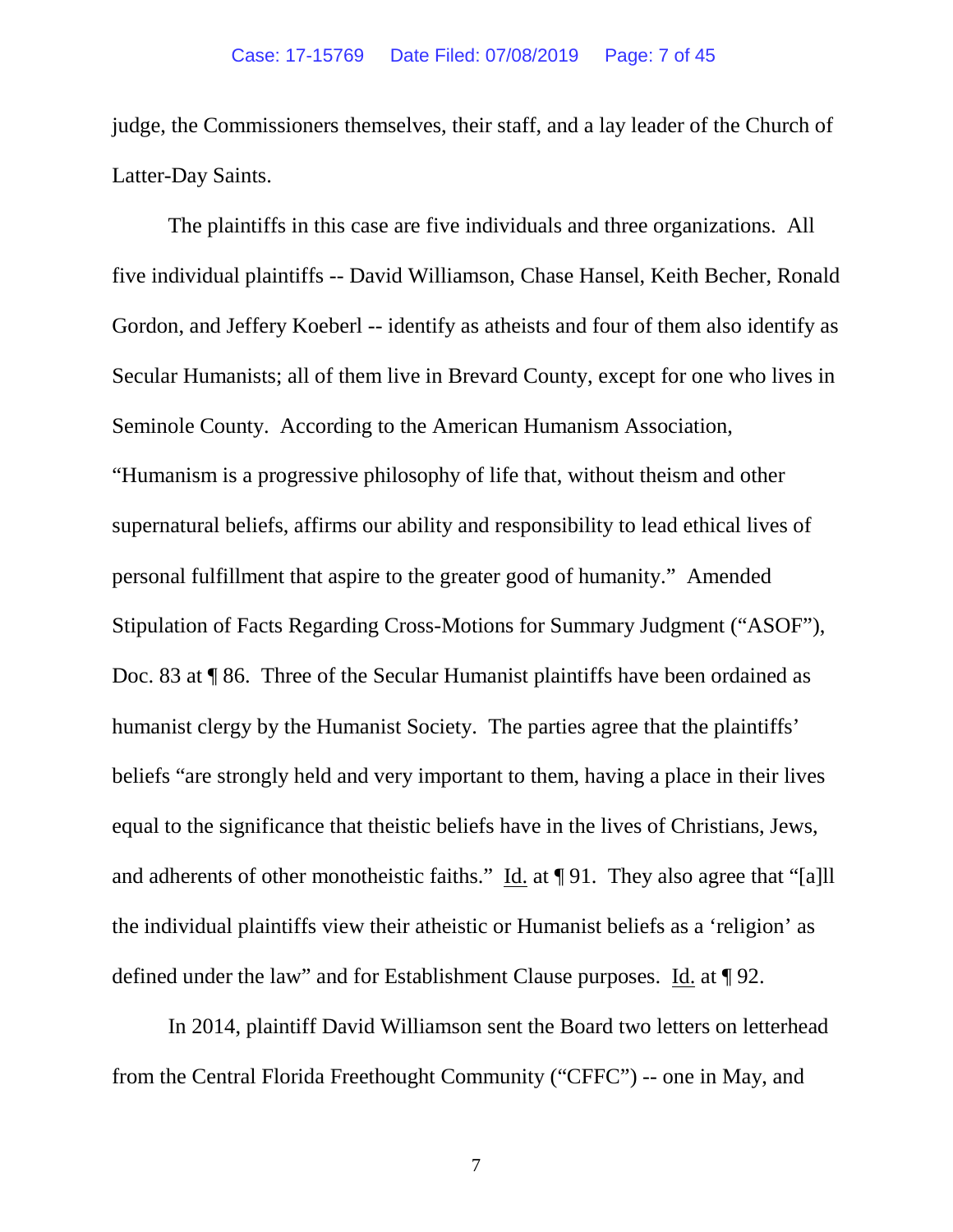one in July. The first explained that the CFFC was "a local educational organization of more than two hundred members" and that "[o]ne of the organization's objectives is to educate the public on the need for equal treatment of non-believers and the value of Humanism; a world view which relies on reason and science as the best decision-making tools humankind has at its disposal." Doc. 55- 6 at 66. The letter cited recent Supreme Court precedent requiring, in Williamson's view, that "a government's prayer practice must be 'nondiscriminatory' and it must make reasonable efforts to include invocations from all members of the community, regardless of their faith," and cited cases in which humanism had been treated as a religion under the First Amendment. Id. "Therefore," Williamson wrote, "**we respectfully request the opportunity to offer invocations at your meetings**." Id. (emphasis in original). The second letter noted that the Board had failed to respond to the first one, and repeated the same arguments at greater length, concluding with a "demand that Brevard County permit a member of [the Central Florida Freethought Community] to deliver an invocation." See id. at 69–71.

In August of 2014, the Board responded explaining the purpose and tradition of invocations before Board meetings and telling the CFFC and Williamson that their proposal would not fit within the County Commission's tradition. The response read, in part, this way: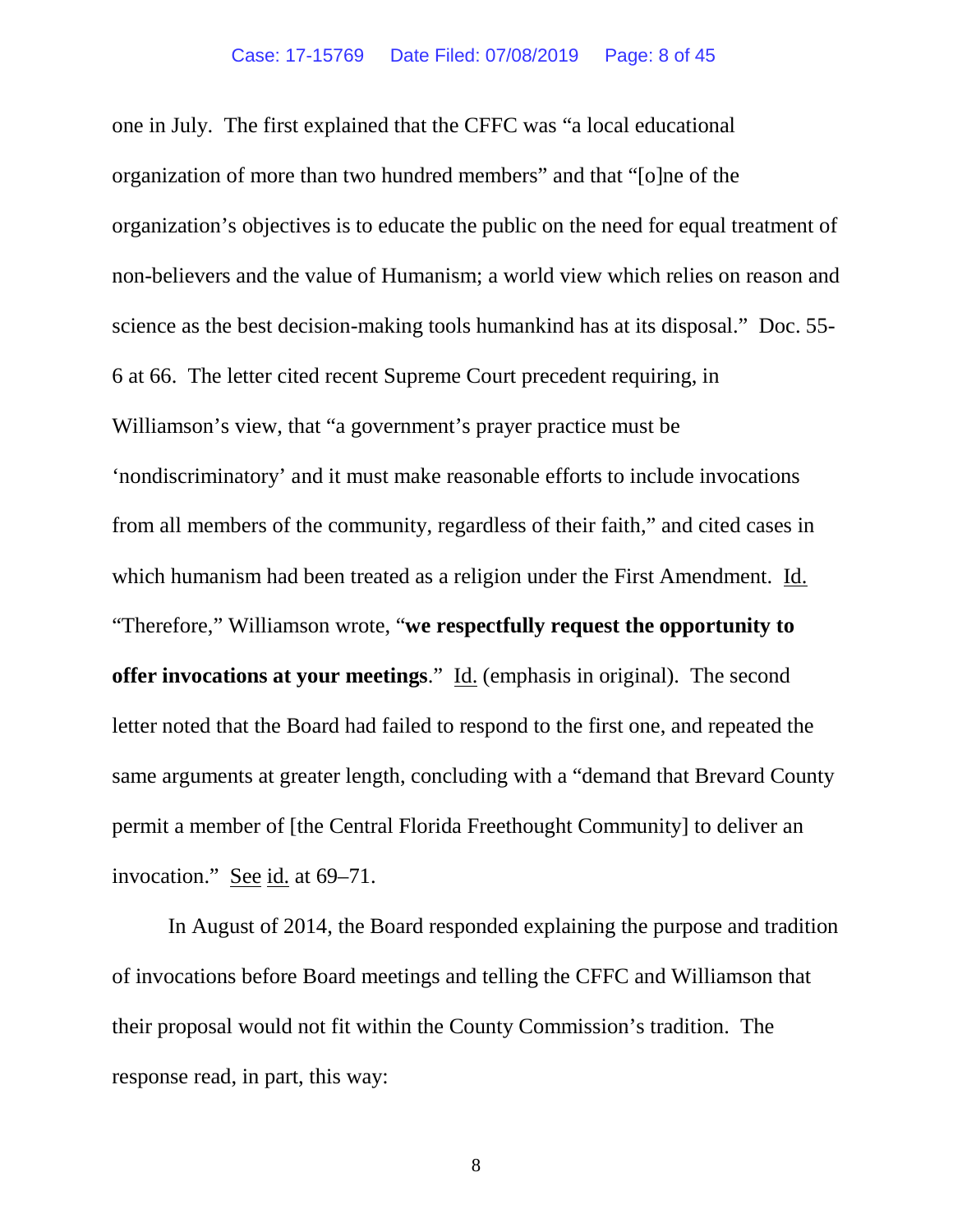The invocation portion of the agenda is an opening prayer presented by members of our faith community. The prayer is delivered during the ceremonial portion of the County's meeting and typically invokes guidance for the County Commission from the highest spiritual authority, a higher authority which a substantial body of Brevard constituents believe to exist. The invocation is also meant to lend gravity to the occasion, to reflect values long part of the Country's heritage and to acknowledge the place religion holds in the lives of many private citizens in Brevard County.

Your website leads us to understand your organization and its members do not share those beliefs or values which, of course, is your choice under the laws of the United States. . . .

You or your Brevard members have the opportunity to speak for three minutes on any subject involving County business during the Public Comment portion of our meeting. . . . As a practical matter, there are no restrictions on what is said during those three minutes. . . . During that segment, members of your organization are free to speak their views and beliefs, or even a closing supplication.

Doc. 55-6 at 86–87.

Over the course of the next year, various humanists, atheists, and outside groups with interests in the issue communicated with the Board. Plaintiff Ronald Gordon exchanged emails with Commissioner Trudie Infantini informing her that he was an atheist and offering to give an invocation. Reverend Ann Fuller, a humanist community minister associated with the Unitarian Universalist Church of Brevard, likewise offered to give an invocation. The Anti-Defamation League sent a letter to the Board expressing concern with its policies; the Board responded with a letter rejecting the suggestion that it ought to allow a humanist invocation: "[Y]our suggestion to allow atheists to provide the invocation would, in fact, show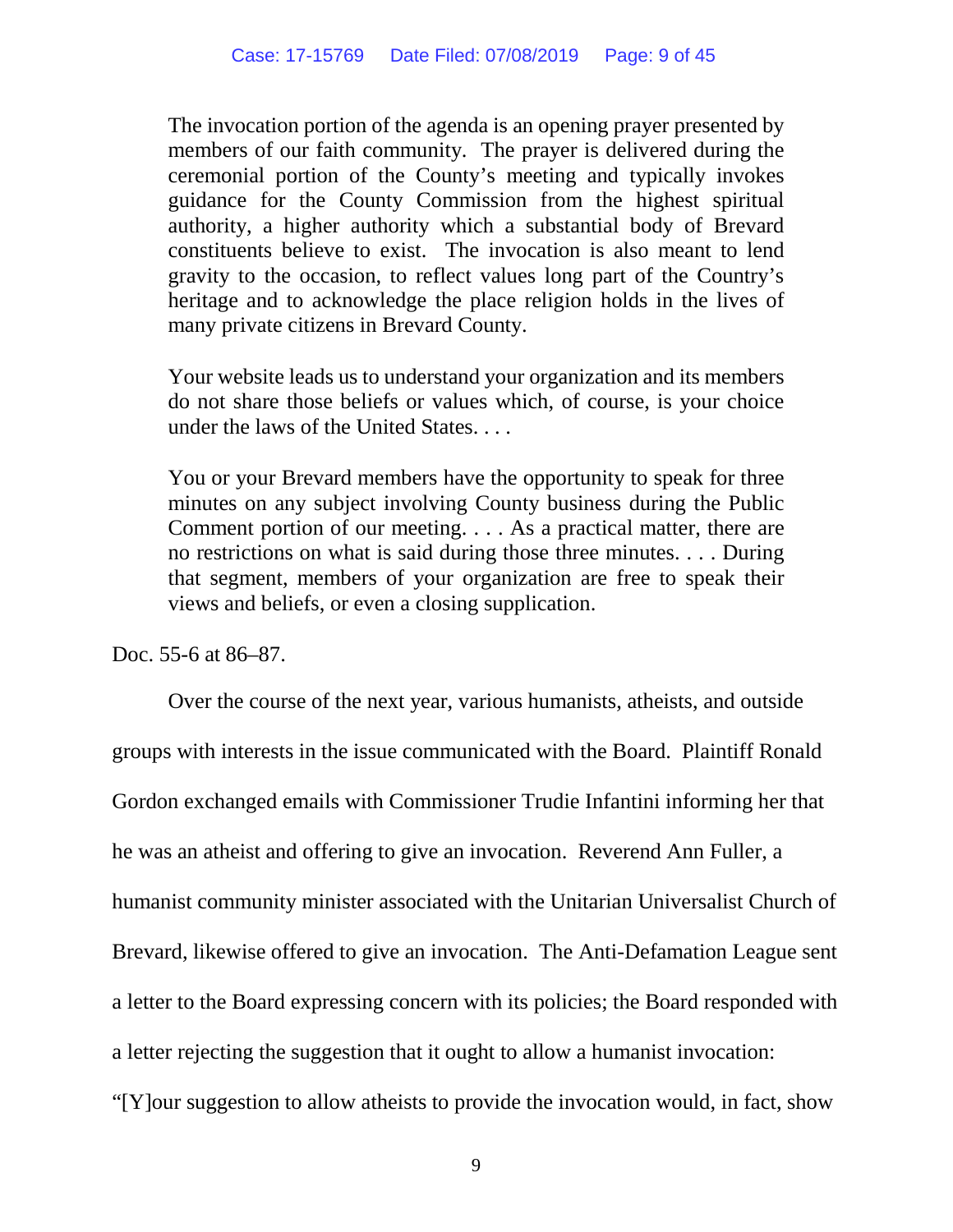## Case: 17-15769 Date Filed: 07/08/2019 Page: 10 of 45

hostility toward the faith-based community . . . ." Americans United for Separation of Church and State ("AU") sent two letters, in January and May 2015, cosigned in each instance by the Freedom From Religion Foundation ("FFRF"), the ACLU, and the ACLU of Florida.

The Board responded by adopting a resolution, Resolution 2015-101, on July 7, 2015: "A Resolution of the Brevard County Board of County Commissioners . . . Adopting A Formal Policy Relating to Traditional Ceremonial Pre-Meeting Prayer" ("the Resolution"). Doc. 55-7; see also ASOF ¶ 131. The Resolution began by noting the requests the Board had received and by observing that the Board had not adopted a formal policy relating to pre-meeting prayer. The Board chose to codify a policy that was "not hostile to faith-based religions and [did] not endorse secular humanism or non-belief over traditional faith-based religions comprised of constituents who believe in God." Doc. 55-7 at 3.

The bulk of the Resolution's text comes in its "findings" section, which first recounts the County's tradition of pre-meeting invocations and provides some demographic data, but then proceeds to scrutinize the websites of the FFRF, AU, and CFFC. The Resolution highlights so-called "Godless quotes" posted on the organizations' sites, the organizations' stated goals concerning the separation of church and state, and, for CFFC, its "strategic[]" attempts at "offend[ing] faithbased religions in open forums in order to pressure the local government into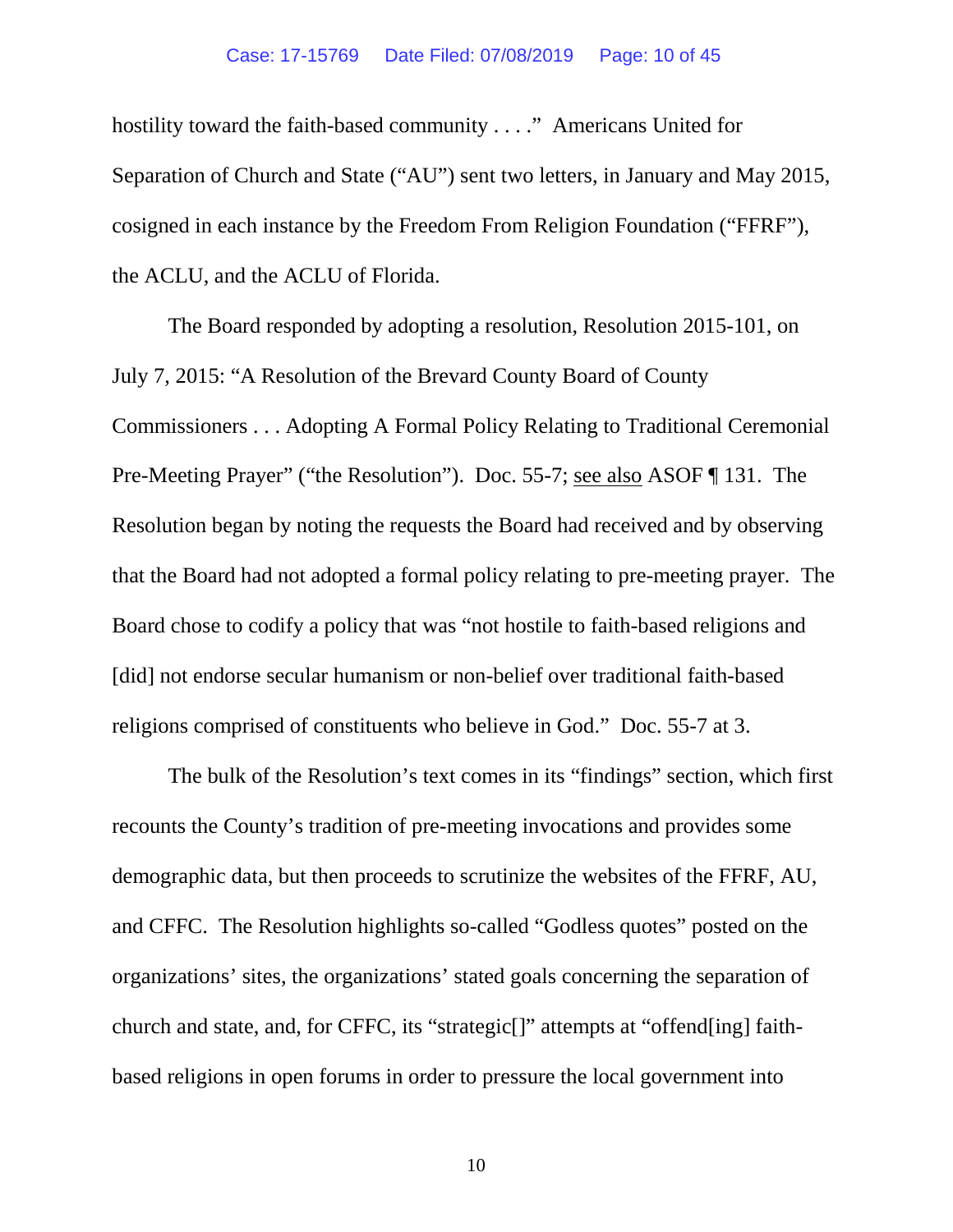## Case: 17-15769 Date Filed: 07/08/2019 Page: 11 of 45

closing the forum or censoring the content and exposing itself to liability." Id. at 3–10. The Resolution offers that allowing the humanists and atheists to speak only during the public comment period "reflects a longstanding practice of the Board to provide a limited public forum under the Public Comment section," which is not subject to censorship. Id. at 11.

The Resolution presented a series of "conclusions" based on its findings, including that: "supplanting traditional ceremonial pre-meeting prayer . . . with an 'invocation' by atheists, agnostics or other persons represented by or associated with FFRF and [AU] could be viewed as County hostility toward monotheistic religions" because "displacing representatives of the minority faith-based monotheistic community . . . could be viewed as . . . Board endorsement of Secular Humanist and Atheist principles." Id. at 11–12. This was the case, the Board said, because of "the overwhelmingly secular nature of the Board's business meeting following the invocation" and because of "evidence suggesting that the requesting organizations are engaged in nothing more than a carefully orchestrated plan to promote or advance principles of Secular Humanism through the displacement or elimination of ceremonial deism traditionally provided by monotheistic clerics giving pre-meeting prayer." Id. at 12.

Finally, the Resolution adopted an amendment governing opening invocations: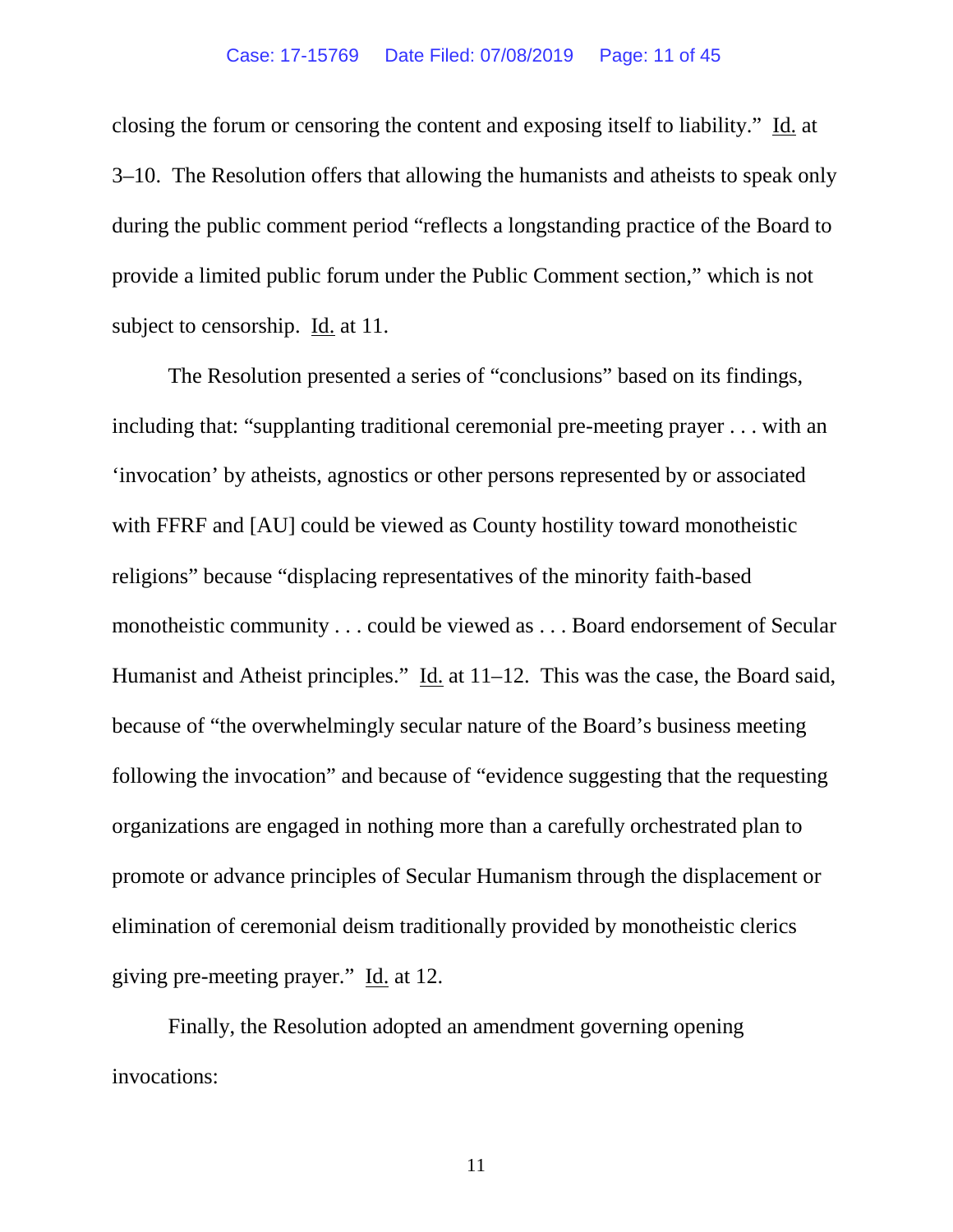Secular invocations and supplications from any organization whose precepts, tenets or principles espouse or promote reason, science, environmental factors, nature or ethics as guiding forces, ideologies, and philosophies that should be observed in the secular business or secular decision making process involving Brevard County employees, elected officials, or decision makers including the Board of County Commissioners, fall within the current policies pertaining to Public Comment and must be placed on the Public Comment section of the secular business agenda. Pre-meeting invocations shall continue to be delivered by persons from the faith-based community in perpetuation of the Board's tradition for over forty years.

Id. at 12–13. Thus, as stipulated by the parties, the Resolution "adopted a formal policy that allows the traditional faith-based invocation prior to the beginning of the Board's secular business agenda and subsequent 'secular invocations' during the Public Comment section of that secular agenda." ASOF ¶ 133 (quotations omitted).

This lawsuit was filed in the Middle District of Florida the same day the Board passed Resolution 2015-101, and the complaint was amended the following month to add details about the Resolution itself. The Amended Complaint raised six claims, alleging violations of the First Amendment's Establishment, Free Speech, and Free Exercise Clauses (Counts I, II, and III); the Fourteenth Amendment's Equal Protection Clause (Count IV); and the Equal Protection and Establishment Clauses of the Florida Constitution (Count V and VI). The Amended Complaint sought declaratory and injunctive relief, along with damages, fees, and costs. After extensive discovery, both sides moved for summary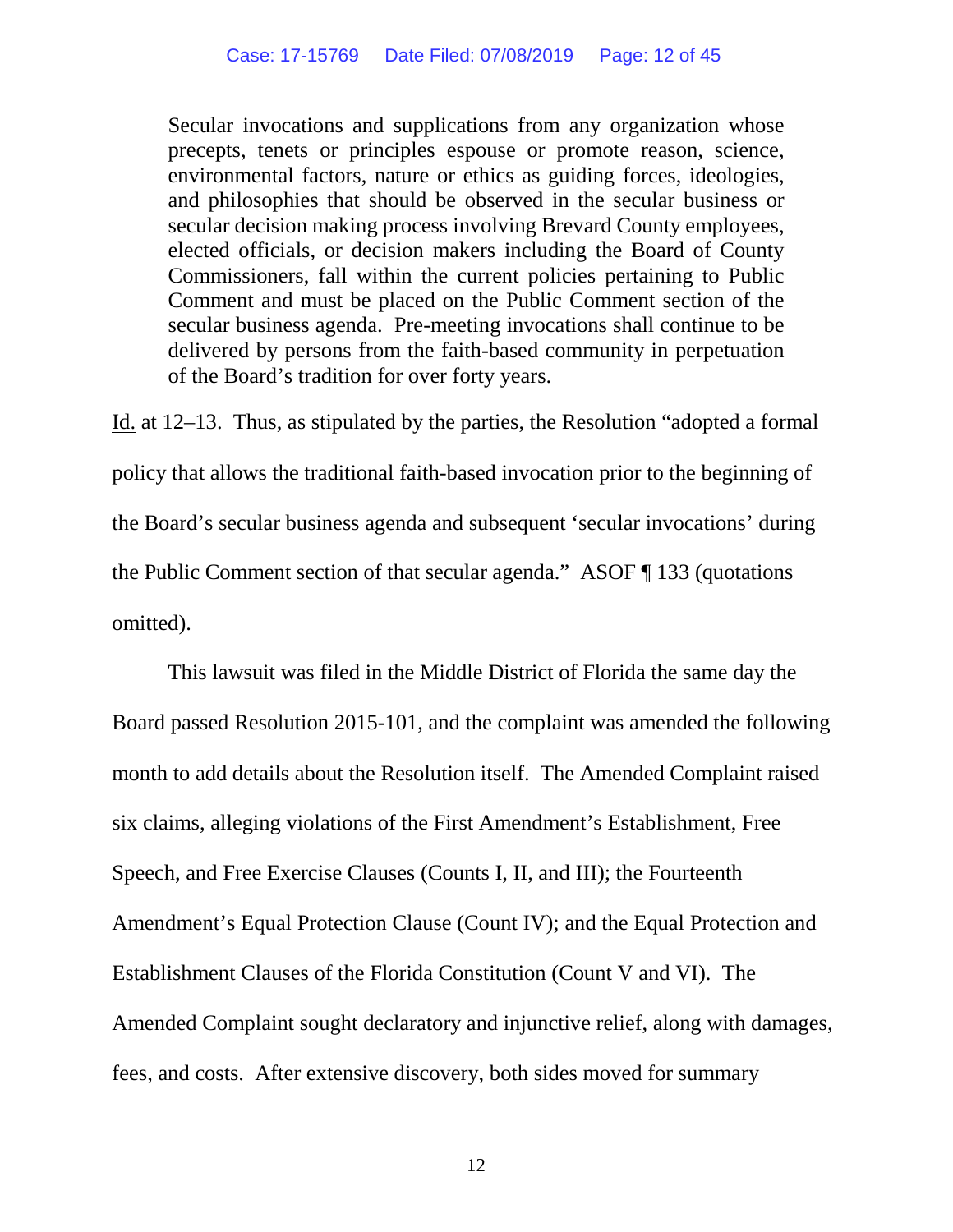judgment. On September 30, 2017, the district court entered an order granting summary judgment to the plaintiffs on almost every issue -- technically granting in part and denying in part both motions, but awarding a clear victory to the plaintiffs.

The district court's opinion began with the Establishment Clause. For starters, it found for the plaintiffs on the theory that the County had engaged in purposeful religious discrimination. The court concluded that the Establishment Clause requires members of all sects to be invited to offer invocations. The Brevard County Board, however, unlawfully limited the opportunity to pray "based on the beliefs of the would-be prayer giver." The trial court ruled similarly that the prayer regime authorized by the County wrongfully entangled the Commissioners in making religious judgments based on the belief systems of various religions.

As for the Free Exercise claim, again the district court found for the plaintiffs. By allowing invocations only by volunteers who believed in "a higher power," the court reasoned, the County created a religious test for participation in government affairs, thereby violating the freedom of conscience guaranteed by the Free Exercise Clause. As for the Free Speech claim, the trial court again ruled in favor of the plaintiffs because they were denied the opportunity to participate in a government activity on account of their beliefs or affiliations. As for Equal Protection, the plaintiffs also succeeded because the County treated its citizens differently on account of their religious beliefs without a "compelling" reason for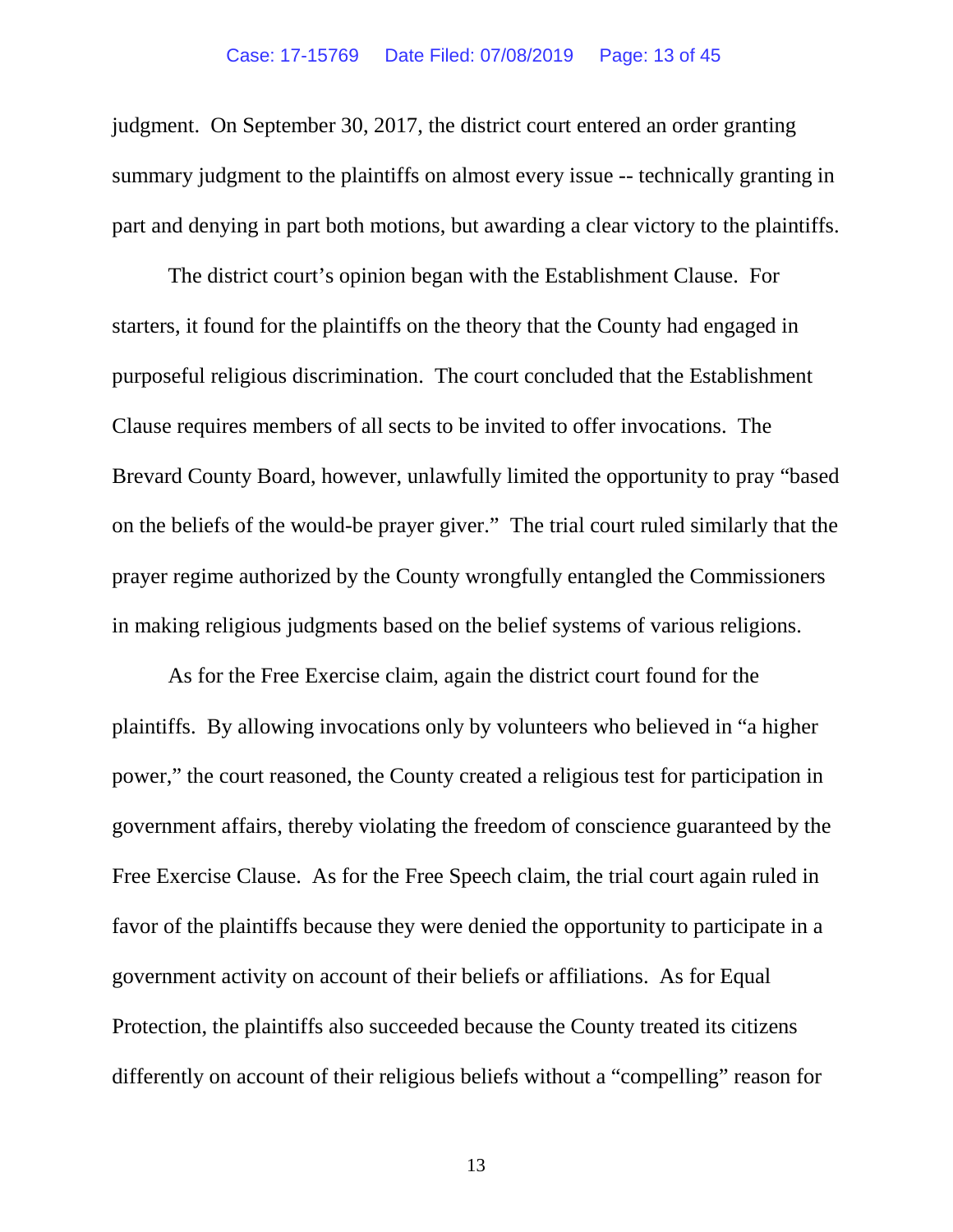doing so. The court rejected Brevard County's claim that by allowing a humanist invocation it would necessarily have evinced hostility toward religion. The plaintiff's Equal Protection claim raised under the Florida Constitution prevailed for much the same rationale; and their Florida Establishment Clause claim succeeded in large measure for the same reasons they prevailed on the federal Establishment Clause claim.<sup>[1](#page-13-0)</sup>

The district court also entered a declaratory judgment that the County's policy violated the Establishment, Free Exercise, Free Speech, and Equal Protection Clauses of the U.S. Constitution and the Establishment and Equal Protection Clauses of the Florida Constitution. Finally, the trial court permanently enjoined the enforcement of the County's regime including its policies found in Resolution 2015-101. If the County were to continue the practice of opening its meetings with an invocation, it was required by the trial court to adopt a new policy allowing each of the plaintiffs the opportunity to make a secular invocation

<span id="page-13-0"></span> $<sup>1</sup>$  The district court ruled, however, that the plaintiffs' Florida Establishment Clause claim failed</sup> in part. Florida's Constitution contains a "no-aid provision" not found in the federal Establishment Clause. Florida's Blaine Amendment, as it was commonly known, provides among other things that "[n]o revenue of the state or any political subdivision or agency thereof shall ever be taken from the public treasury directly or indirectly in aid of any church, sect, or religious denomination or in aid of any sectarian institution." Fla. Const. art. I, § 3. The plaintiffs had argued that the County was using tax dollars to fund the invocation practice in violation of this constitutional bar, but the district court found only "incidental" costs and insufficient evidence supporting the claim. Thus, summary judgment was granted to the County. However, the plaintiffs have dropped their appeal of the district court's ruling on this aspect of their Florida Establishment Clause claim.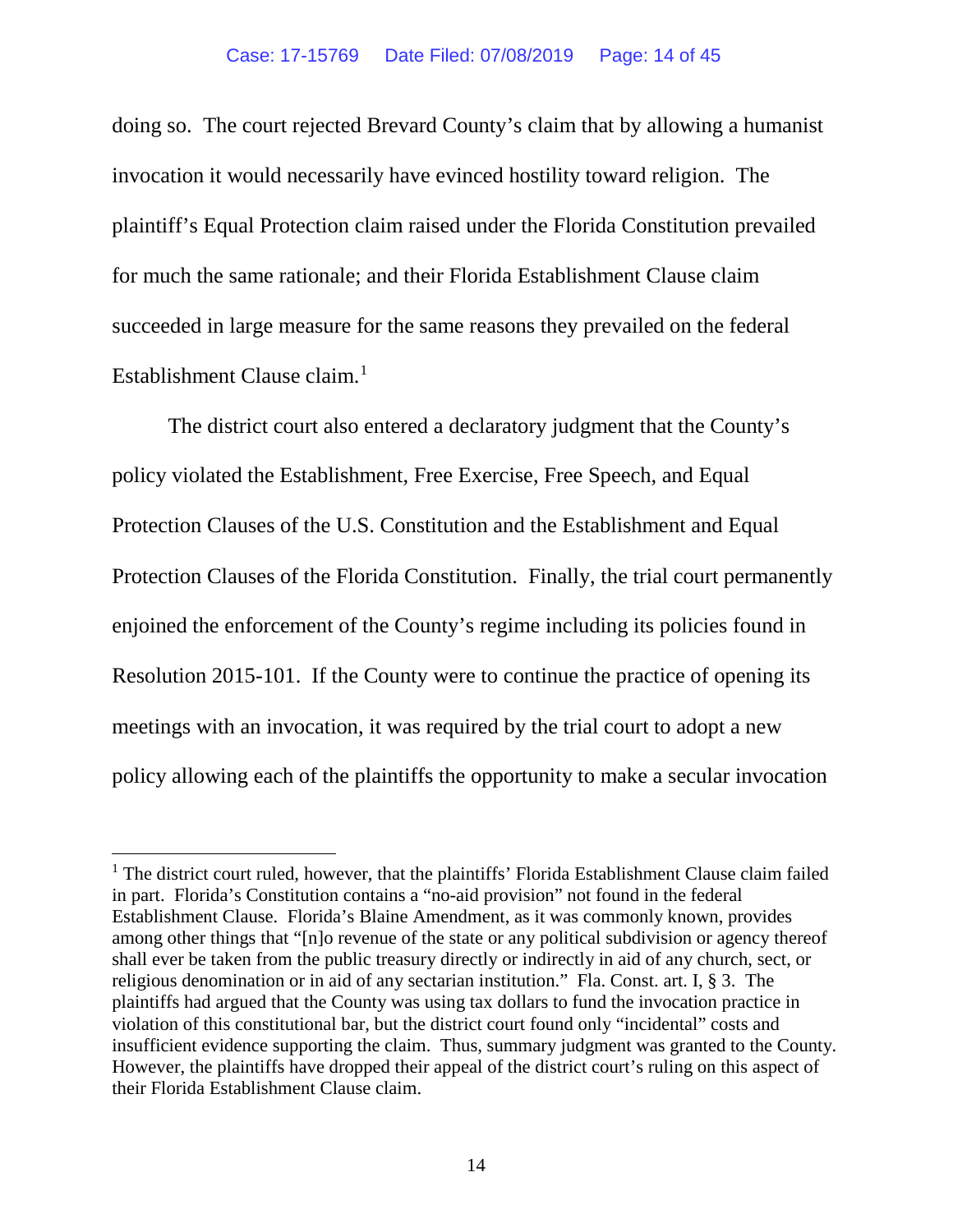and, indeed, to allow each individual plaintiff to deliver an invocation within

fifteen months.<sup>[2](#page-14-0)</sup>

This timely appeal followed.

<span id="page-14-0"></span> $2^2$  To be more precise, the district court ordered the following injunctive relief:

6. Based on the foregoing, the Court hereby issues a permanent injunction:

a. prohibiting the County from continuing the unconstitutional invocation practices set forth in Brevard County Board of County Commissioners ("Board") Resolution 2015-101. Specifically, the County may not:

(i) require theistic content in opening invocations; or

(ii) "impose[] a categorical ban on Plaintiffs and other nontheists as givers of opening invocations at its Board meetings" (Order at 34) or otherwise discriminate against Plaintiffs or other nontheists in selecting speakers to deliver opening invocations at Board meetings.

b. mandating that, if the County continues opening its Board meetings with invocations, its invocation practices and any new invocation policy that it may adopt shall:

(i) conform with the principles set forth in this Final Judgment;

(ii) provide the Individual Plaintiffs (David Williamson, Chase Hansel, Keith Becher, Ronald Gordon, and Jeffery Koeberl) and representatives of the Organizational Plaintiffs (Central Florida Freethought Community, Space Coast Freethought Association, and Humanist Community of the Space Coast) with opportunities to deliver secular opening invocations at Board meetings on a schedule that is equivalent to that afforded to individuals and organizational representatives delivering religious opening invocations; and (iii) ensure that each of the Individual Plaintiffs receives a reasonable opportunity to deliver an opening invocation at a Board meeting within fifteen months of the later of (1) the date of entry of this Final Judgment; or (2) if the Board temporarily refrains from opening its meetings with invocations starting with the date of entry of this Final Judgment, the date upon which the Board resumes opening its meetings with invocations. After each Individual Plaintiff delivers his initial opening invocation, however, nothing in this Final Judgment shall be construed to require the County to schedule him to deliver opening invocations every fifteen months; instead, the schedule for any subsequent opening invocation by any Plaintiff shall be set in accordance with subsection 6(b)(ii) above.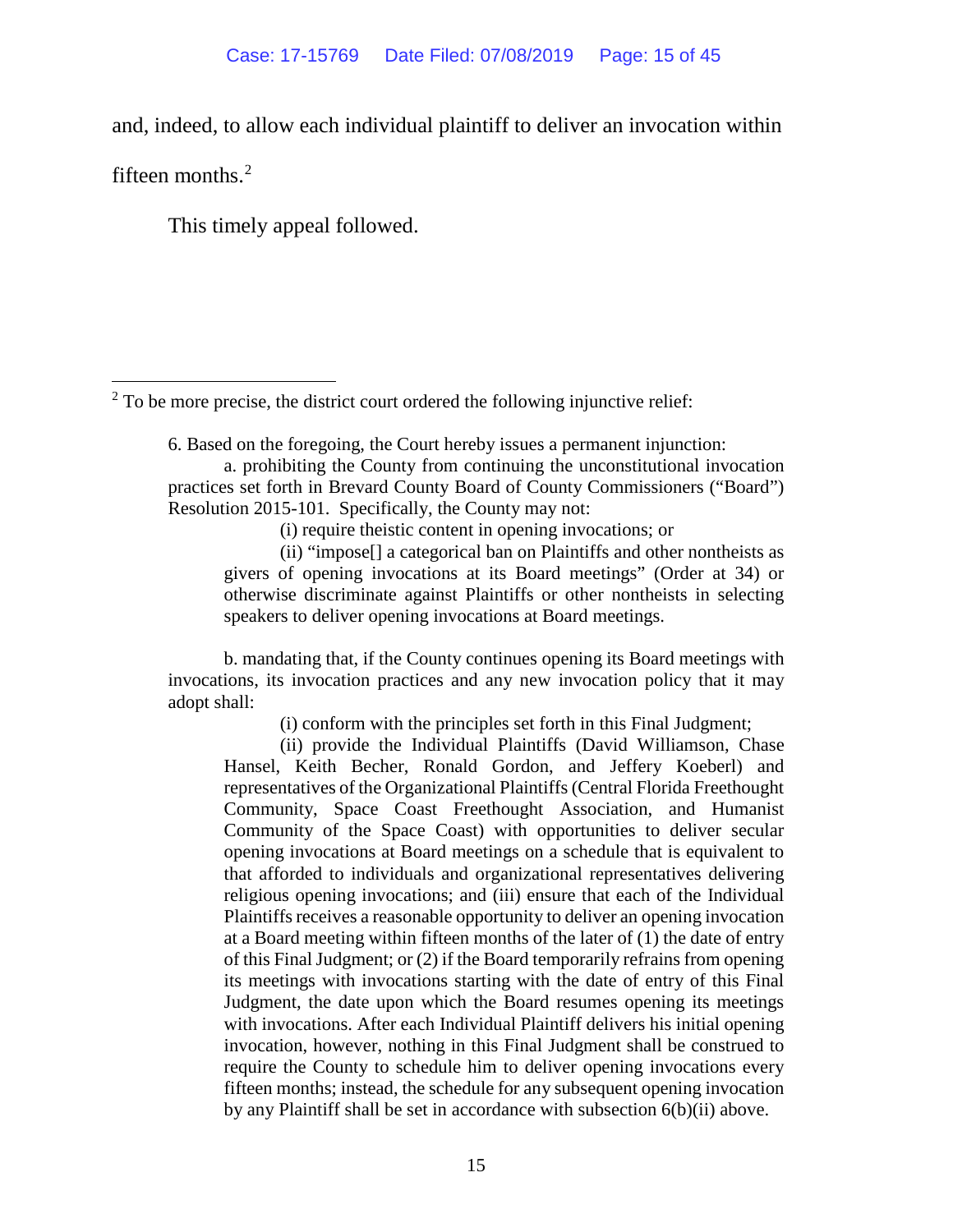II.

"We review a grant of summary judgment de novo, applying the same standard as the district court. In conducting this analysis, we view all of the evidence in a light most favorable to the nonmoving party and draw all reasonable inferences in that party's favor. Summary judgment is appropriate where 'there is no genuine dispute as to any material fact and the movant is entitled to judgment as a matter of law' Fed. R. Civ. P. 56(a). The movant bears the burden of presenting pleadings, depositions, answers to interrogatories, and admissions on file, together with the affidavits, if any that establish the absence of any genuine, material factual dispute." Procaps S.A. v. Patheon, Inc., 845 F.3d 1072, 1079 (11th Cir. 2016) (citations and quotations omitted). Where the record taken as a whole could not lead a rational trier of fact to find for the nonmoving party, there is no genuine issue for trial. Matsushita Elec. Indus. Co. v. Zenith Radio Corp., 475 U.S. 574, 587 (1986). We review the grant of injunctive relief for abuse of discretion. Fla. Ass'n of Rehab. Facilities, Inc. v. State of Fla. Dep't of Health & Rehab. Servs., 225 F.3d 1208, 1216 (11th Cir. 2000).

## III.

## A.

The Establishment Clause decrees that "Congress shall make no law respecting an establishment of religion," but we have struggled mightily over the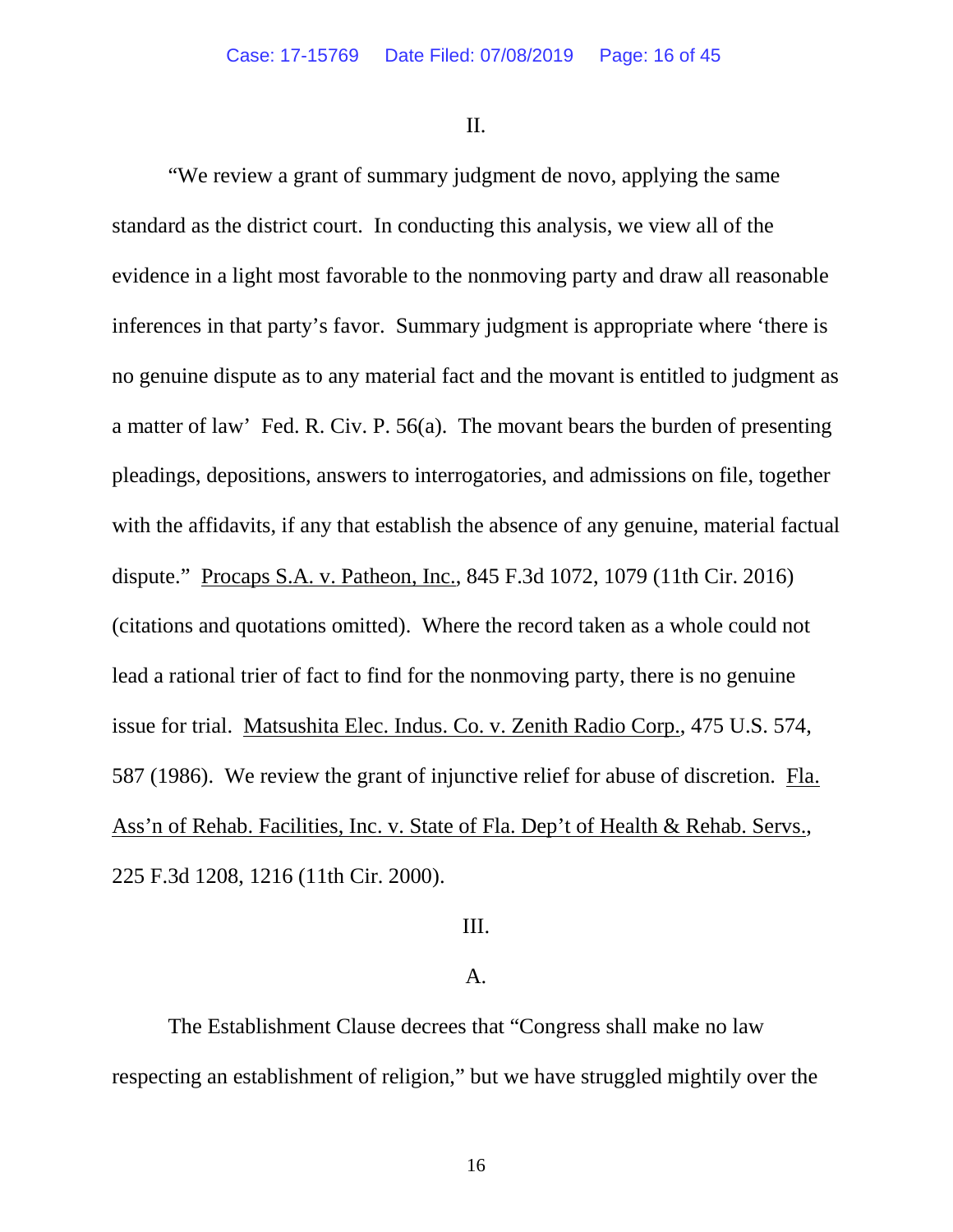years to explain just what these words mean. U.S. CONST. amend. I; see Everson v. Bd. of Ed. of Ewing Twp., 330 U.S. 1, 15 (1947) (incorporating the clause against the states via the Fourteenth Amendment). The Supreme Court has moved away from attempting to divine "a grand unified theory" of the clause, in favor of "a more modest approach that focuses on the particular issue at hand and looks to history for guidance." Am. Legion v. Am. Humanist Ass'n, No. 17-1717, 2019 WL 2527471, at \*16 (U.S. June 20, 2019) (plurality opinion). Justice Alito, writing for four Justices, has said its cases "involving prayer before a legislative session are an example" of this approach. Id.

We know that "[t]he clearest command of the Establishment Clause is that one religious denomination cannot be officially preferred over another." Larson v. Valente, 456 U.S. 228, 244 (1982). To that end, the Supreme Court has long "adhered to the principle, clearly manifested in the history and logic of the Establishment Clause, that no State can 'pass laws which aid one religion' or that 'prefer one religion over another.'" Id. at 246 (quoting Everson, 330 U.S. at 15). Simply stated, "[t]he government must be neutral when it comes to competition between sects." Zorach v. Clauson, 343 U.S. 306, 314 (1952); see also Epperson v. State of Ark., 393 U.S. 97, 103–04 (1968).

This "principle of denominational neutrality" is a central requirement of the Establishment Clause. Larson, 456 U.S. at 246. At the same time, though, we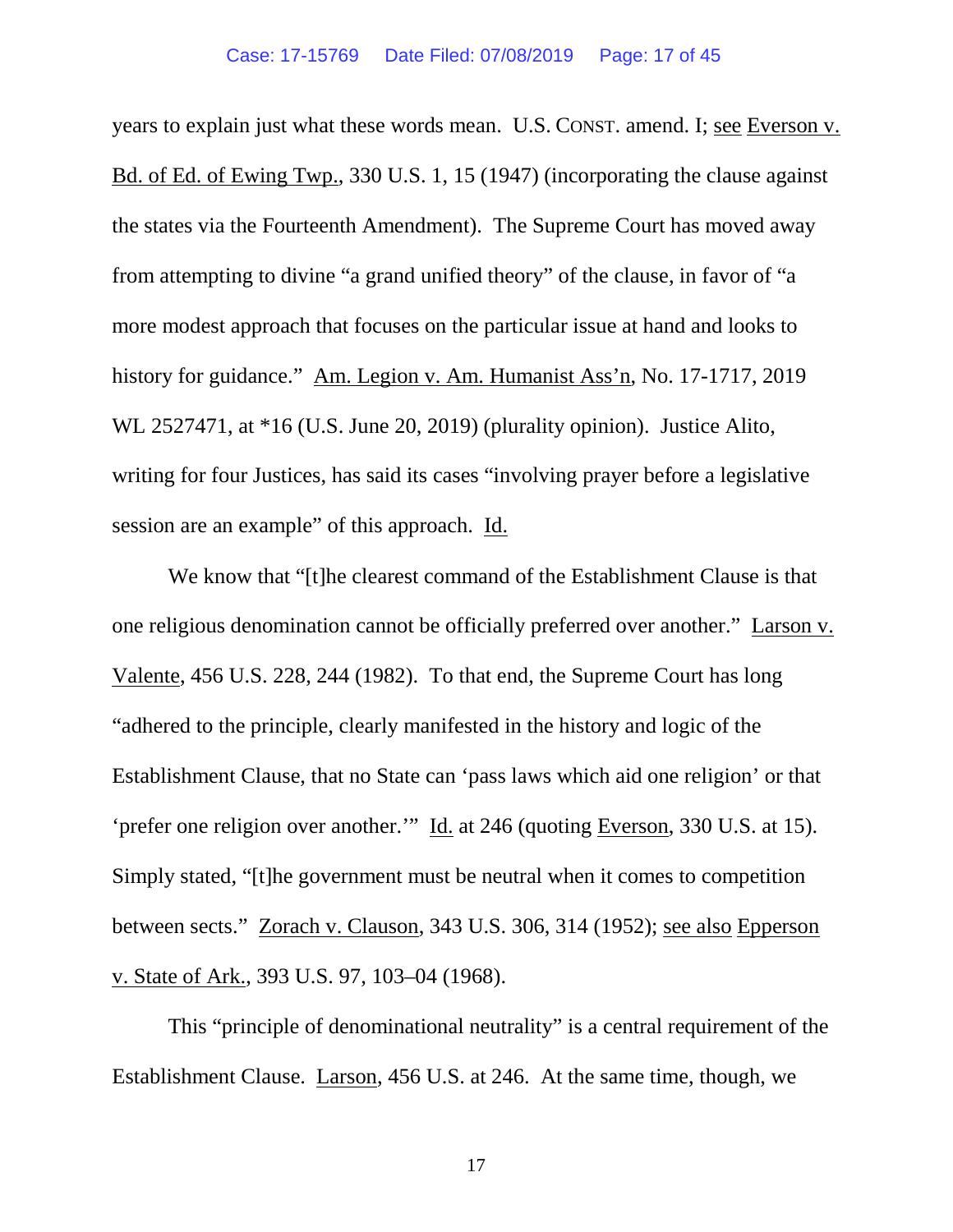know that the Establishment Clause does not require that the state extirpate all references to religion or religious symbols from the public life of this nation. Thus, for example, most recently the Supreme Court rejected a challenge to a Christian cross that had stood on public land as a World War I memorial since 1925. Am. Legion, 2019 WL 2527471, at \*4. In fact, such public practices as the First Congress's invocation of the "Almighty God" in its resolution urging the proclamation of a day of Thanksgiving, the display of the Ten Commandments in the south frieze of the Supreme Court's courtroom, and countless other examples of religious ornamentation in public buildings suggest that the Establishment Clause must be read in a manner tolerant of religious expression in public life. See Van Orden v. Perry, 545 U.S. 677, 686–690 (2005) (Rehnquist, J.) (plurality opinion)).

Most significantly for our purposes, the Supreme Court's interpretation of the Establishment Clause has expressly permitted the longstanding practice of opening a legislative session with a prayer. The First Congress chose in 1789 to begin its sessions with a prayer in order "to solemnize congressional meetings, [and] unify<sup>[]</sup> those in attendance as they pursued a common goal of good governance." Am. Legion, 2019 WL 2527471, at \*17 (plurality opinion). "The passage of time gives rise to a strong presumption of constitutionality," id. at \*15, so the unbroken practice of legislative prayer since the early days of the republic is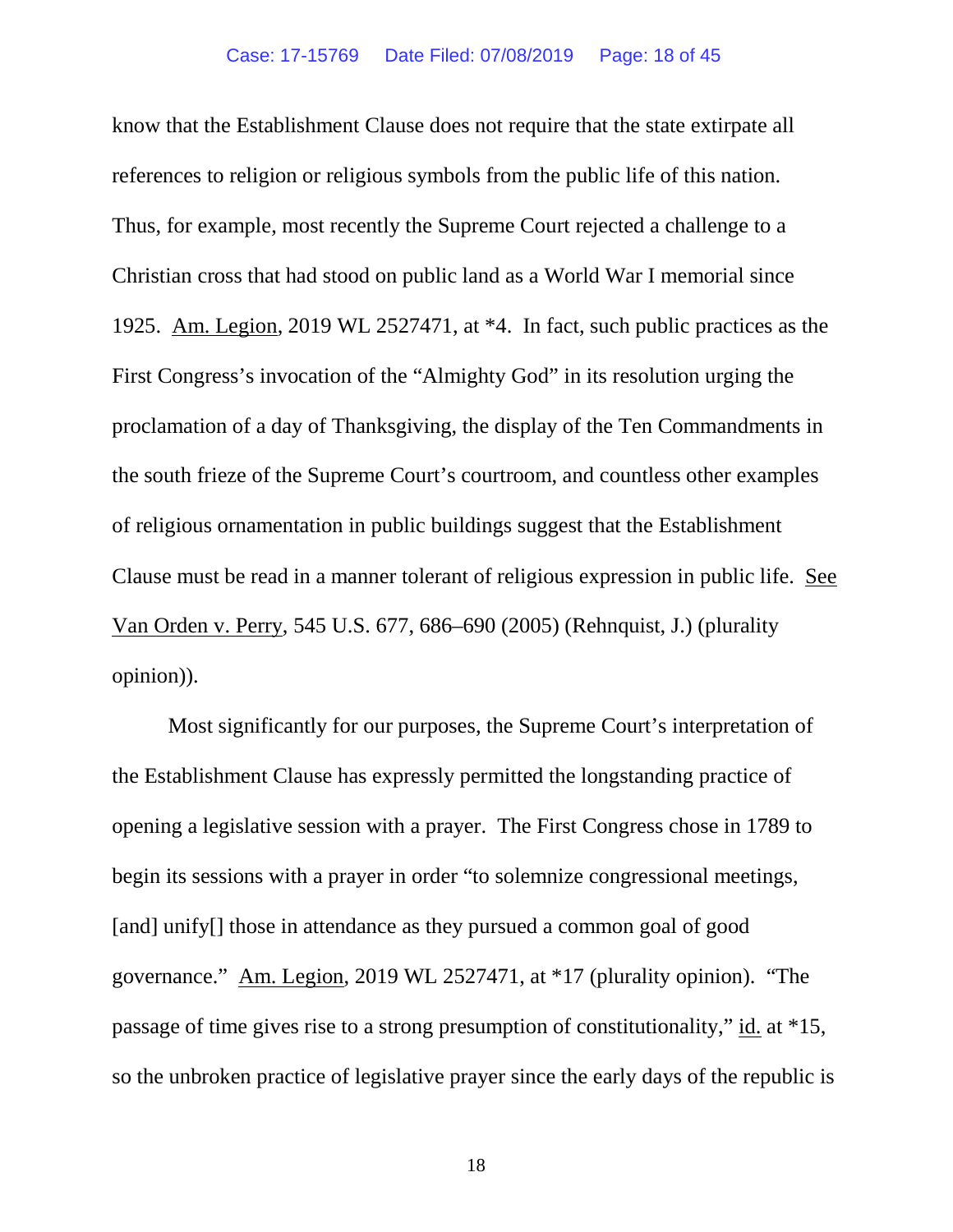the starting point of our analysis. Since Marsh v. Chambers, 473 U.S. 783 (1983), legislative prayer has been treated differently in no small measure on account of its long history and has been found to be constitutional in most cases. Marsh presented the first opportunity for the Court to consider legislative prayer, in the context of "whether the Nebraska Legislature's practice of opening each legislative day with a prayer by a chaplain paid by the States violate[d] the Establishment Clause." Marsh, 463 U.S. at 784. It did not, the Court said, in large part because "historical evidence sheds light not only on what the draftsmen intended the Establishment Clause to mean, but also on how they thought that Clause applied" to legislative prayer, "[a] practice authorized by the First Congress." Id. at 790. Thus, the Court upheld legislative prayer "without subjecting the practice to 'any of the formal "tests" that have traditionally structured' [an Establishment Clause] inquiry." Town of Greece v. Galloway, 134 S. Ct. 1811, 1818 (2014) (quoting Marsh, 463 U.S. at 796 (Brennan, J., dissenting)).

The Supreme Court explained in Marsh that "[f]rom colonial times through the founding of the Republic and ever since, the practice of legislative prayer has coexisted with the principles of disestablishment and religious freedom." Marsh, 463 U.S. at 786. The First Congress "authorized the appointment of paid chaplains" the same week that they agreed on the language of the First Amendment, and even James Madison, "one of the principal advocates of religious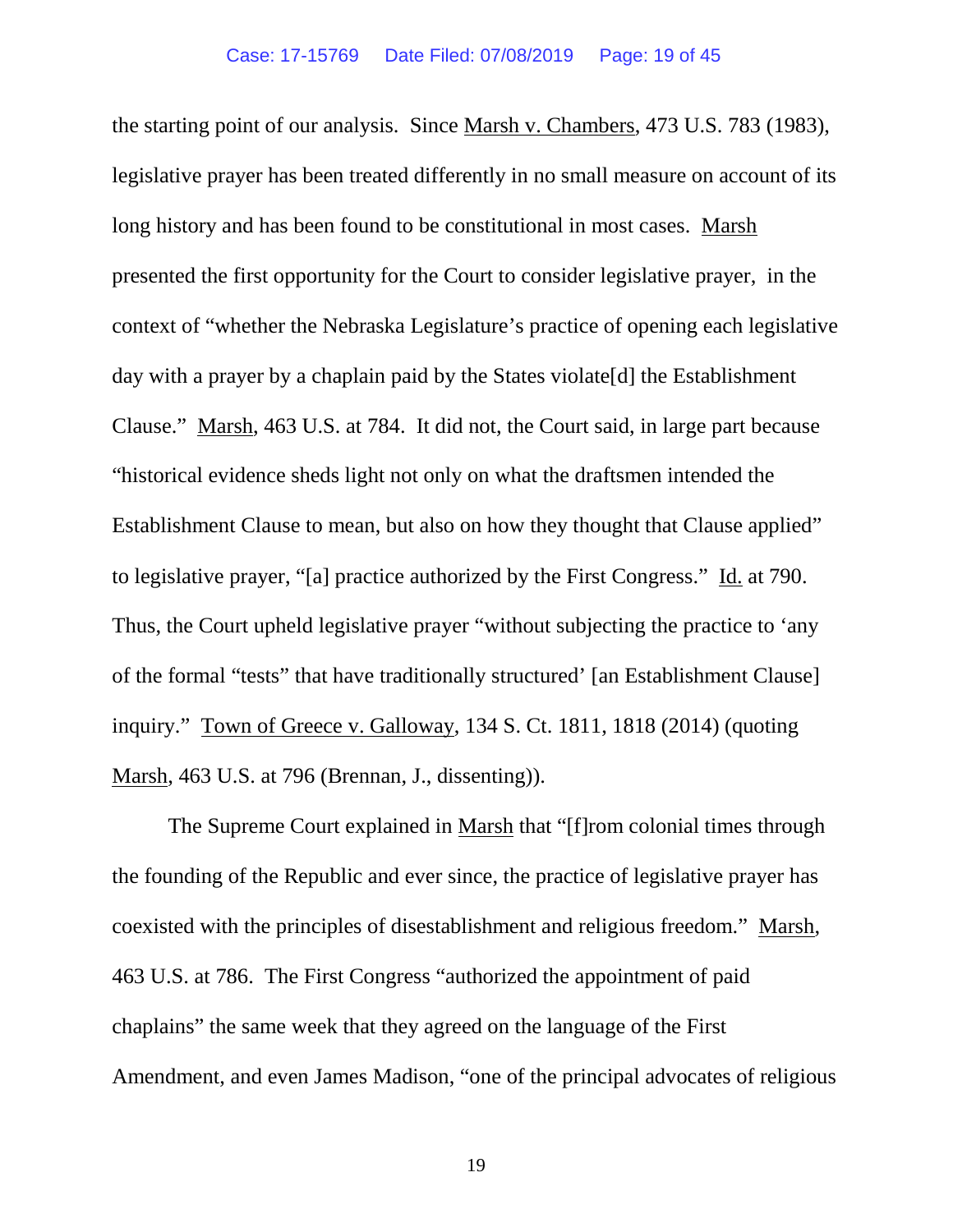freedom in the Colonies and a drafter of the Establishment Clause" voted in favor of hiring these chaplains. Id. at 788 & n.8. "Clearly," the Court resolved, "the men who wrote the First Amendment Religion Clauses did not view paid legislative chaplains and opening prayers as a violation of that Amendment"; and, indeed, "the practice of opening sessions with prayer has continued without interruption ever since." Id. at 788. "This unique history" of legislative prayer dating to the Founding led the Court "to accept the interpretation of the First Amendment draftsmen who saw no real threat to the Establishment Clause arising from a practice of prayer similar to" what was being challenged in Marsh. Id. at 791. The Court concluded "that legislative prayer presents no more potential for establishment than the provision of school transportation, beneficial grants for higher education, or tax exemptions for religious organizations." Id. (citations omitted).

Writing for the Court, Chief Justice Burger ended the Court's general discussion of legislative prayer this way:

In light of the unambiguous and unbroken history of more than 200 years, there can be no doubt that the practice of opening legislative sessions with prayer has become part of the fabric of our society. To invoke Divine guidance on a public body entrusted with making the laws is not, in these circumstances, an "establishment" of religion or a step toward establishment; it is simply a tolerable acknowledgment of beliefs widely held among the people of this country. As Justice Douglas observed, "[w]e are a religious people whose institutions presuppose a Supreme Being."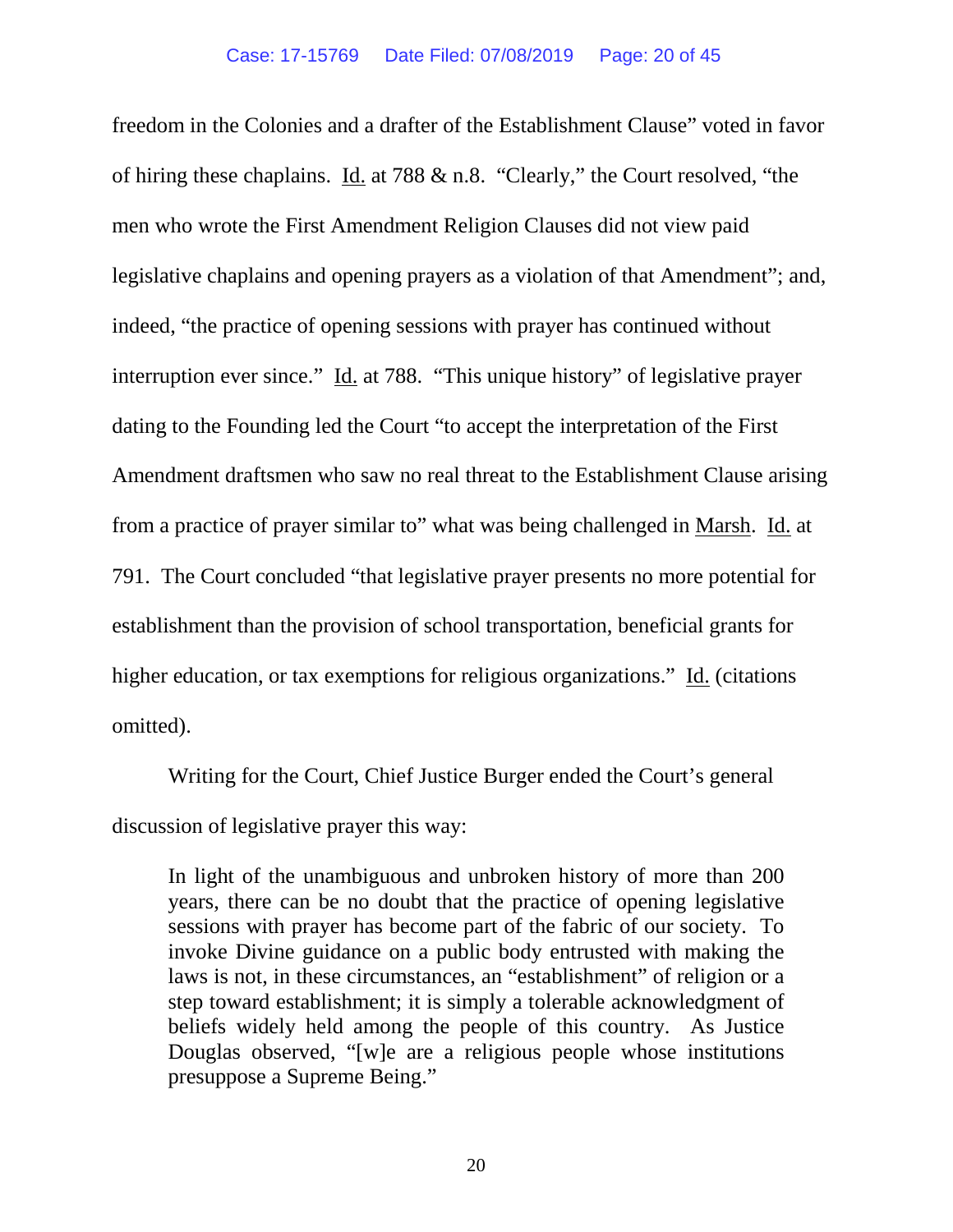Id. at 792 (quoting Zorach, 343 U.S. at 313).

Turning then to the Nebraska Legislature's practices, the Court identified three salient details: a Presbyterian clergyman had been hired to deliver prayers regularly; he was paid from the public fisc; and the prayers were "in the Judeo-Christian tradition." Id. at 793. This minister had made explicitly Christian prayers, but, for the past few years, he made an effort to be "nonsectarian," and not to reference Christ specifically. Id. at 793 n.14. The Court saw no cause for concern since it did not think "that choosing a clergyman of one denomination advances the beliefs of a particular church." Id. at 793. Indeed, the evidence showed that it was "his performance and personal qualities," not his Presbyterianism, that motivated his retention. Id.

The Court went further in Town of Greece v. Galloway, 134 S. Ct. 1811 (2014), explicitly permitting sectarian prayer. Greece, New York, had an informal method of selecting volunteer prayer-givers to open town board meetings, which entailed calling up congregations and, eventually, working from a list of chaplains who had done it before. Id. at 1816. "The town at no point excluded or denied an opportunity to a would-be prayer giver" and "[i]ts leaders maintained that a minister or layperson of any persuasion, including an atheist, could give the invocation." Id. Nonetheless, all of the participating ministers from 1999 to 2007 had been Christian, a reflection of the fact that nearly all the congregations in town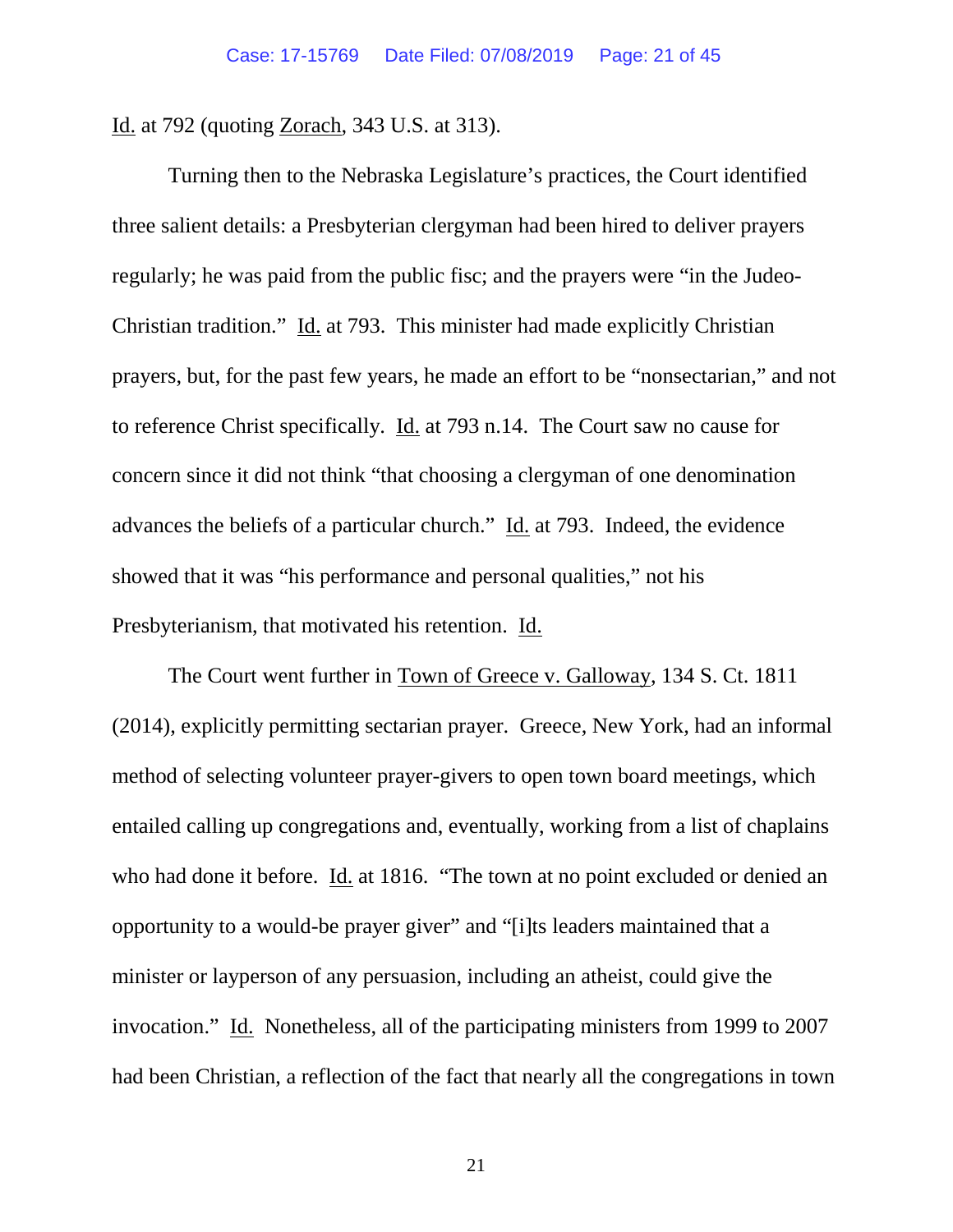were Christian. Id. The two plaintiffs had attended town board meetings and took issue with the "distinctly Christian idiom" used in pre-meeting prayers. Id. at 1816–17. After one of the plaintiffs raised the issue with the board, "a Jewish layman and the chairman of the local Baha'i temple" were invited to give opening prayers, and a "Wiccan priestess" requested and was granted an opportunity as well. Id. at 1817. Notwithstanding the increasing diversity of the prayers, the plaintiffs sued, alleging that Greece had violated the Establishment Clause by "preferring Christians over other prayer givers and by sponsoring sectarian prayers, such as those given 'in Jesus' name." Id. They sought "an injunction that would limit the town to 'inclusive and ecumenical' prayers that referred only to a 'generic God' and would not associate the government with any one faith or belief." Id.

This presented a new question for the Court: whether prayer that reflected the language and beliefs of a specific religion -- typically Christianity -- "fit[] within the tradition long followed in Congress and the state legislatures," which Marsh had endorsed. Id. at 1819. In Marsh, the chaplain had characterized his prayers as "nonsectarian" and "Judeo Christian," and the Court had no occasion to consider the content of the prayers. Marsh, 463 U.S. at 793 n.14, 794–95.

In Galloway, the Court determined that sectarian prayer was consistent with the First Amendment. See Galloway, 134 S. Ct. at 1820. "Marsh [had] nowhere suggested that the constitutionality of legislative prayer turns on the neutrality of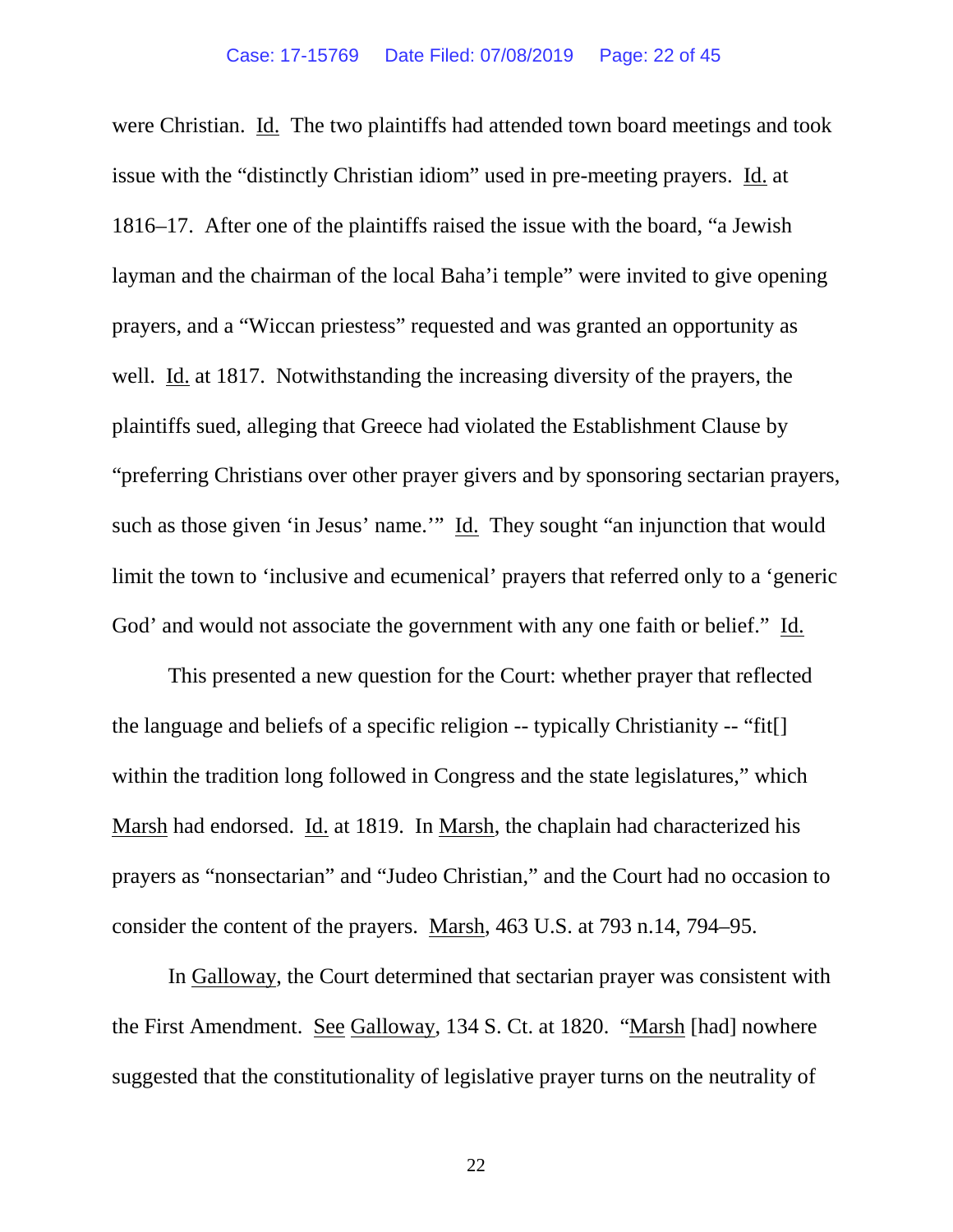its content." Id. at 1821. Once again, the Court relied heavily on historical antecedents in giving meaning to the Establishment Clause. It explained "that the Establishment Clause must be interpreted 'by reference to historical practices and understandings' and that the decision of the First Congress to 'provid[e] for the appointment of chaplains only days after approving language for the First Amendment demonstrates that the Framers considered legislative prayer a benign acknowledgment of religion's role in society.'" Am. Legion, 2019 WL 2527471, at \*16 (plurality opinion) (quoting Galloway, 134 S. Ct. at 1811). The Court specifically noted that sectarian prayers had been accepted, and that today, Congress "acknowledges our growing diversity not by proscribing sectarian content but by welcoming ministers of many creeds," like Buddhism, Judaism, Islam, and Hinduism. Id. at 1820–21. The challengers wanted prayers addressed "only to a generic God," but, "[t]he law and the Court could not draw this line." Id. at 1822. The Court explained that "even seemingly general references to God or the Father might alienate nonbelievers or polytheists." Id. Perfectly inclusive prayer was unrealistic, the Court said, and it would be "unwise to adopt" the plaintiffs' "next-best option" of allowing only generic prayer that was "acceptable to the majority, even if [it would] exclude some." Id. This kind of rule would make the First Amendment "a majority rule," would turn courts into "supervisors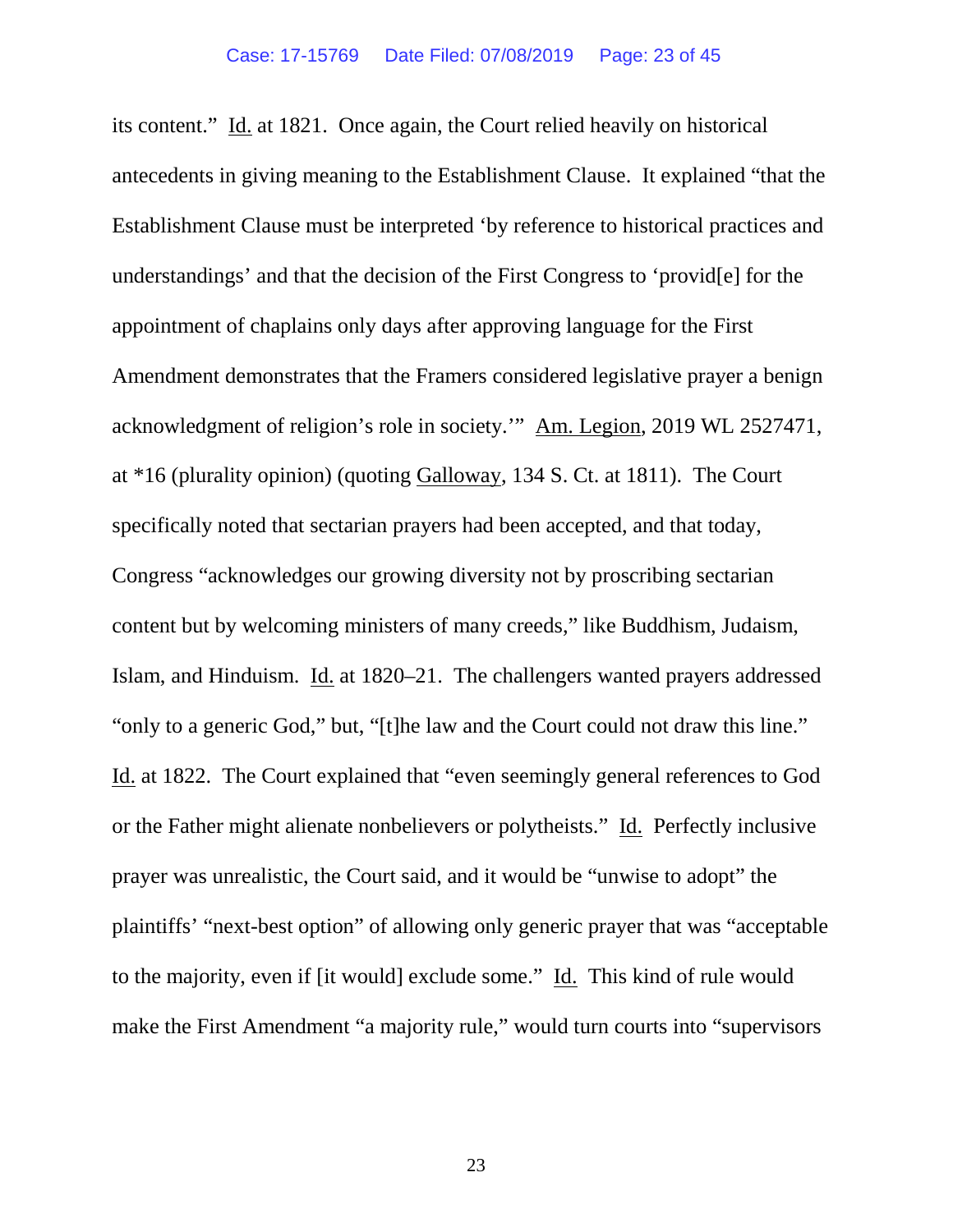and censors of religious speech" and "would involve government in religious matters to a far greater degree." Id.

Before Galloway was decided, two panels of this Court had reached the same conclusion -- that sectarian prayer was permitted -- and had worked out a clear doctrinal structure with which to evaluate legislative prayer cases. In Pelphrey v. Cobb County, 547 F.3d 1263 (11th Cir. 2008) and again in Atheists of Florida, Inc. v. City of Lakeland, 713 F.3d 577 (11th Cir. 2013), we considered challenges brought against local governments that opened their meetings with sectarian prayers -- again, mostly Christian in both instances. See Atheists of Fla., 713 F.3d at 582–83; Pelphrey, 547 F.3d at 1267–68. Unlike in today's case, the plaintiffs in those cases did not ask for permission to give opening prayers themselves; they were simply challenging the then-current regimes. We upheld the prayer regime in Atheists of Florida. 713 F.3d at 596. We likewise upheld the then-current practice in Pelphrey, 547 F.3d at 1277–78, but also determined that an earlier practice in Cobb County, Georgia had been unconstitutional, id. at 1278– 1279.

Both cases required us to review what Marsh had to say about the outer limits of permissible prayer practices. In Marsh, the Court told us that "[t]he content of the prayer is not of concern to judges where, as here, there is no indication that the prayer opportunity has been exploited to proselytize or advance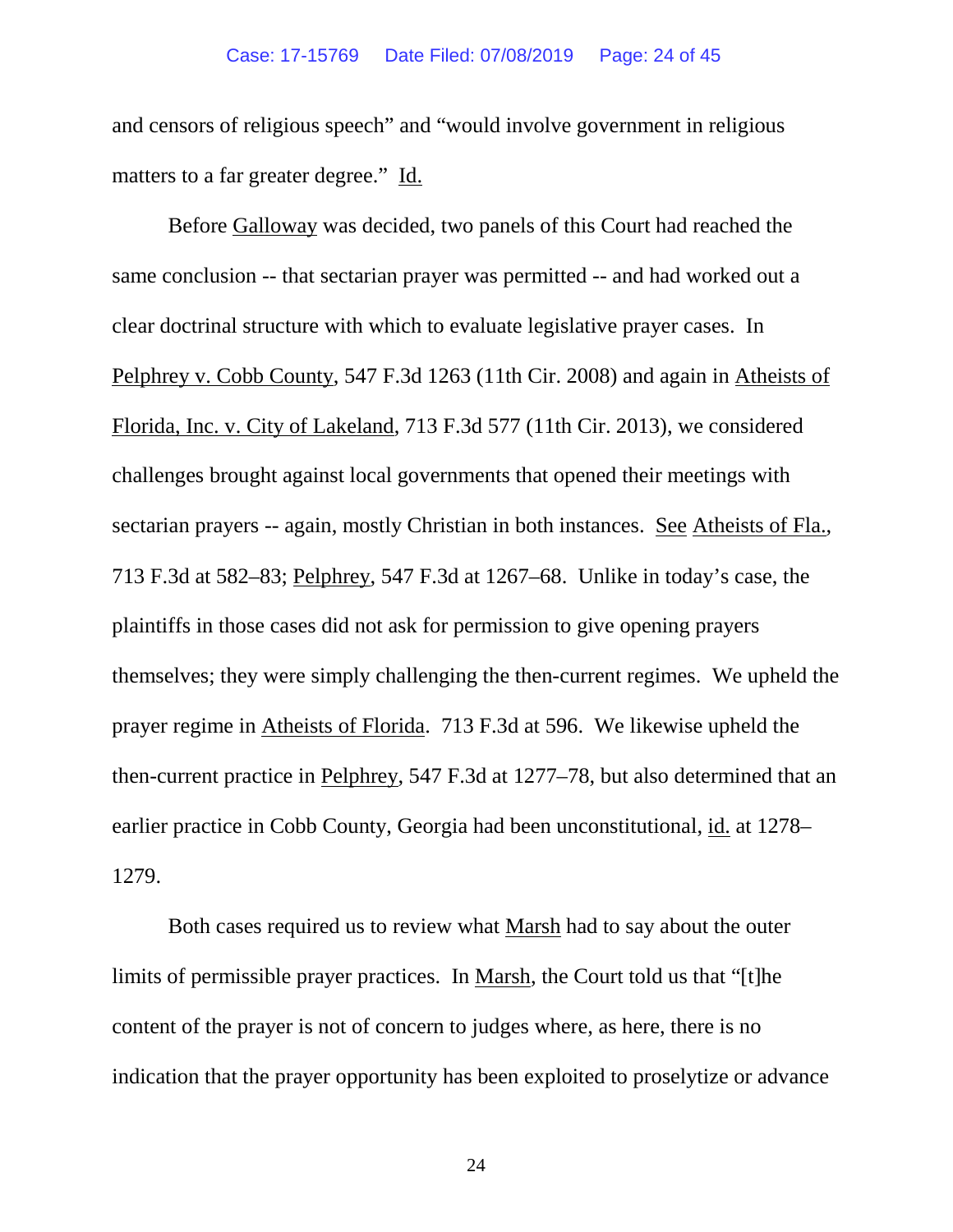any one, or to disparage any other, faith or belief." Marsh, 463 U.S. at 794–95. Galloway would later rely on this same language. See Galloway, 134 S. Ct. at 1821–22 (quoting this language from Marsh). To determine whether "the prayer opportunity has been exploited" in violation of Marsh, we developed a three-factor test, derived from the district court's analysis in Pelphrey. See Pelphrey, 547 F.3d at 1277–78. We would consider first "the identity of the invocational speakers," then "the selection procedures employed" and finally "the nature of the prayers." Id.

We found no problem with the identities of the speakers in Pelphrey or in Atheists of Florida, even though the facts of both cases had revealed a predominantly Christian set of prayer-givers. In Pelphrey we ruled that this was acceptable because, notwithstanding the Christian majority, Jewish, Unitarian, and Muslim speakers had also given invocations and the speakers had represented "a wide cross-section of the County's religious leaders." Id. at 1277. In Atheists of Florida, we discerned no constitutional problem because using "primarily but not exclusively Christian" speakers "reflect[ed] the religious makeup of Lakeland and the surrounding county" -- again a Jewish cantor and a Muslim Imam had also given invocations. Atheists of Fla., 713 F.3d at 592.

The second factor -- selection procedures -- has required analysis of more complicated facts. In Pelphrey, the then-current speaker-selection procedures did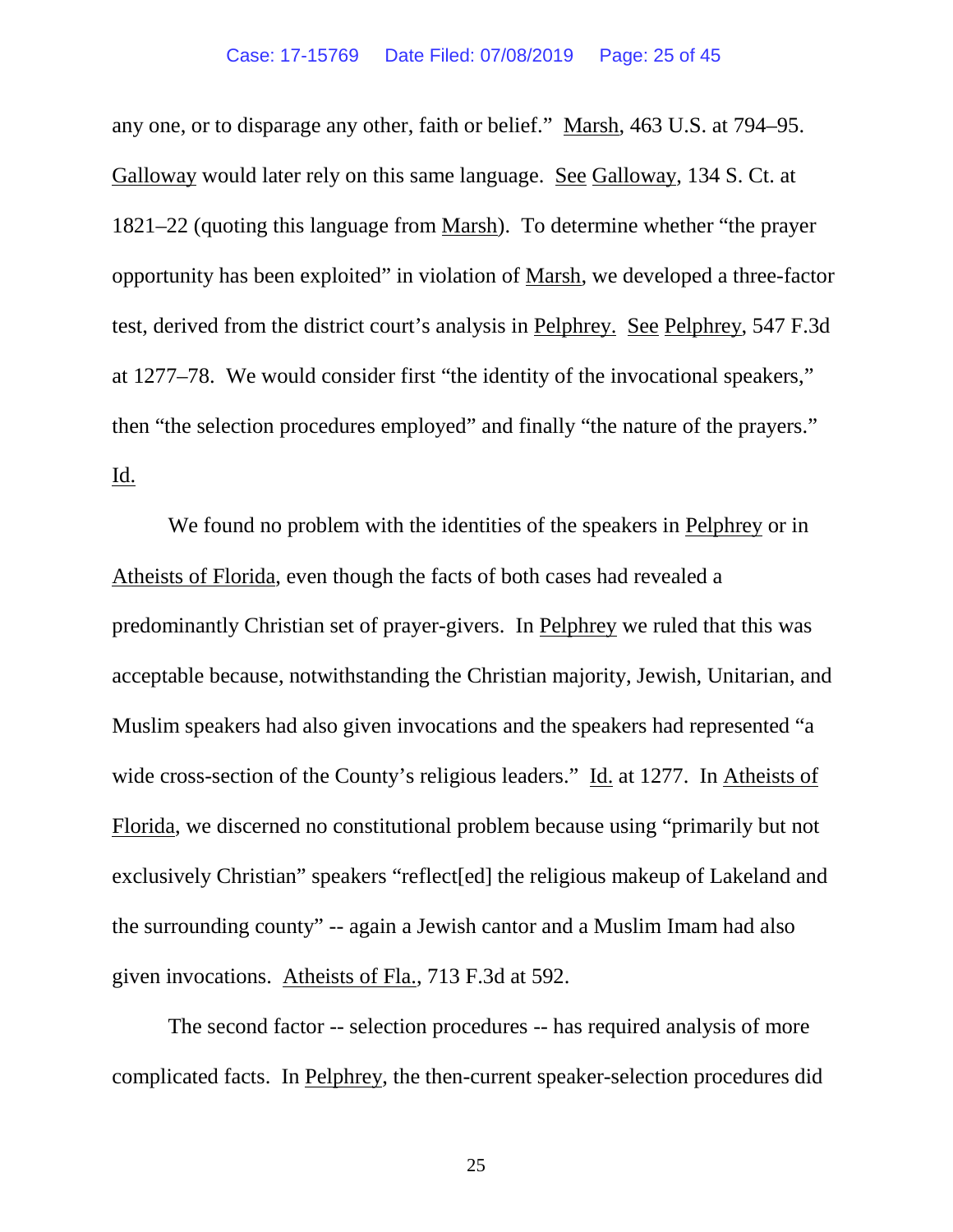not betray any impermissible motive. The County had "compiled the list of potential speakers from various sources and included diverse religious institutions, including a mosque and three synagogues." Pelphrey, 547 F.3d at 1278. These included "the Yellow Pages, the internet, and business cards," and speakers for each week were selected at random. Id. at 1267. The county administrator in charge of choosing from the list "testified that she did not exclude religious institutions based on their beliefs." Id. at 1278. In Atheists of Florida, we could find no constitutional problem with a similar selection procedure that involved finding congregations in the Yellow Pages and online along with allowing overlooked congregations to apply and with consulting the local chamber of commerce. Atheists of Fla., 713 F.3d at 592.

Not every procedure we've considered, however, has passed constitutional muster. In Pelphrey we also held that a selection procedure employed for some time by the Cobb County Planning Commission violated the Establishment Clause. Pelphrey, 547 F.3d at 1282. This Commission drew invitees from entries for "Churches" in a particular phone book. Id. at 1267. But someone had drawn "a long and continuous line" through certain subcategories of Churches, "including 'Churches–Islamic,' 'Churches–Jehovah's Witnesses,' 'Churches–Jewish,' and 'Churches–Latter Day Saints.'" Id. at 1282. No representatives of these faiths had been invited to speak during the time period that this particular phone book was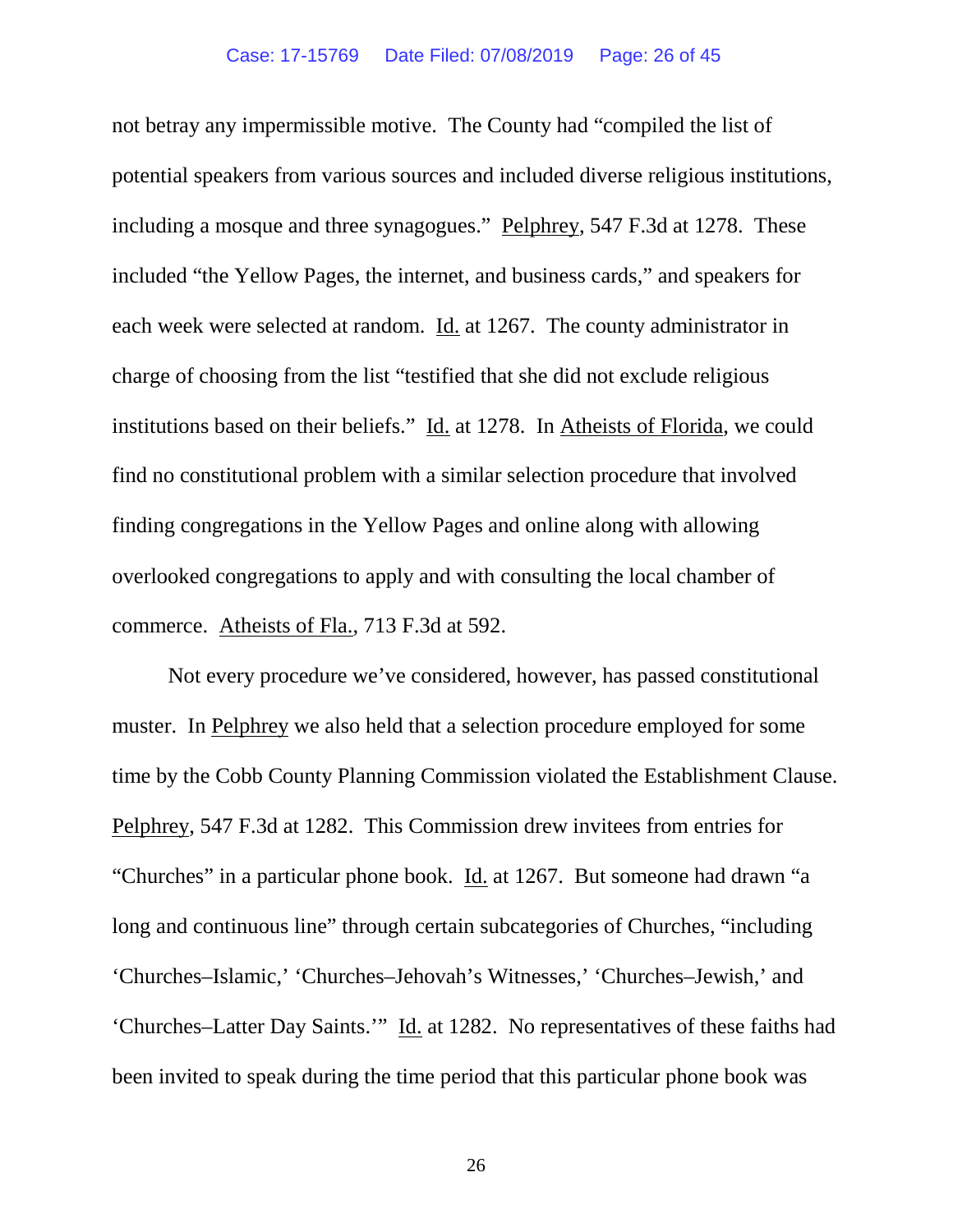being used. Id. We affirmed the district court's determination that this "categorical exclusion of certain faiths based on their beliefs [was] unconstitutional." Id.

We did not have any reason to analyze the third factor -- the content of the prayers -- in either Pelphrey or Atheists of Florida. In Pelphrey, we declined to evaluate the prayers' content because "there [was] no clear error in the findings that the prayers . . . were not exploited to advance one faith or belief." Id. at 1278. In Atheists of Florida, we likewise noted that no evidence of prayers that advanced or disparaged a religion was presented and declined to review the content of the prayers. Atheists of Fla., 713 F.3d at 592–93. In both instances, we highlighted the Supreme Court's strong caution that the courts ought to avoid becoming involved in reviewing or approving specific prayers. See id. at 592 ("[I]t is not for us to embark on a sensitive evaluation or to parse the content of a particular prayer." (quoting Marsh, 463 U.S. at 795)); Pelphrey, 547 F.3d at 1278 ("The federal judiciary has no business in 'composing official prayers . . . to recite as any part of a religious program carried on by government . . . .'" (quoting Lee v. Weisman, 505 U.S. 577, 588 (1992))).

Galloway was decided after our decisions in Pelphrey and Atheists of Florida. It tended to confirm our reading of Marsh and was entirely consistent with the principles animating our three-factor test. Like our decisions, Galloway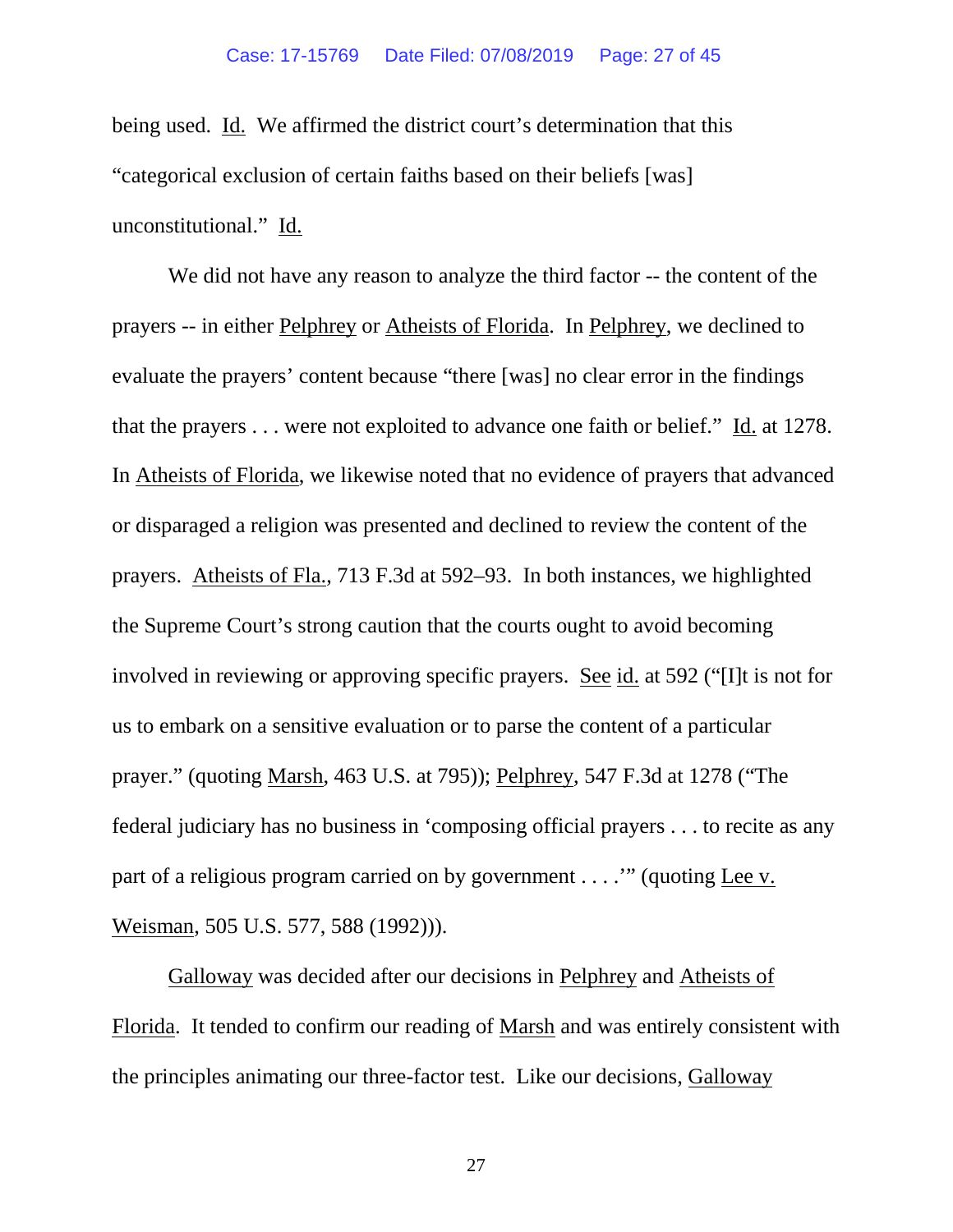allowed a rotating set of volunteer invocation-givers that primarily came from one sect -- Christianity -- "[s]o long as the town maintain[ed] a policy of nondiscrimination." Galloway, 134 S. Ct. at 1824. Galloway also noted that the town had made "reasonable efforts to identify all of the congregations located within its borders" and welcomed them. Id. The "policy of nondiscrimination" that Galloway required can be found by looking, as we had, to the procedures by which the prayer-givers are selected. As we had suggested, Galloway says that the courts should avoid scrutinizing the content of prayers, but that the content may matter "[i]f the course and practice over time shows that the invocations denigrate nonbelievers or religious minorities, threaten damnation, or preach conversion." Id. at 1823; see id. at 1822–23. So long as prayers are arranged and delivered in nondiscriminatory ways, explicitly sectarian prayer "serves [the] legitimate function" of "lend[ing] gravity to the occasion and reflect[ing] values long part of the Nation's heritage." Id. at 1823.

The state of our law, then, is clear at least about this much: local governments have significant freedom to conduct legislative prayers at the start of their sessions, even prayers that are explicitly sectarian and predominantly Christian. They may even employ a single cleric from only one denomination to deliver their invocations. But there is an exception to this: local governments violate the Constitution if they organize and conduct their prayers in a way that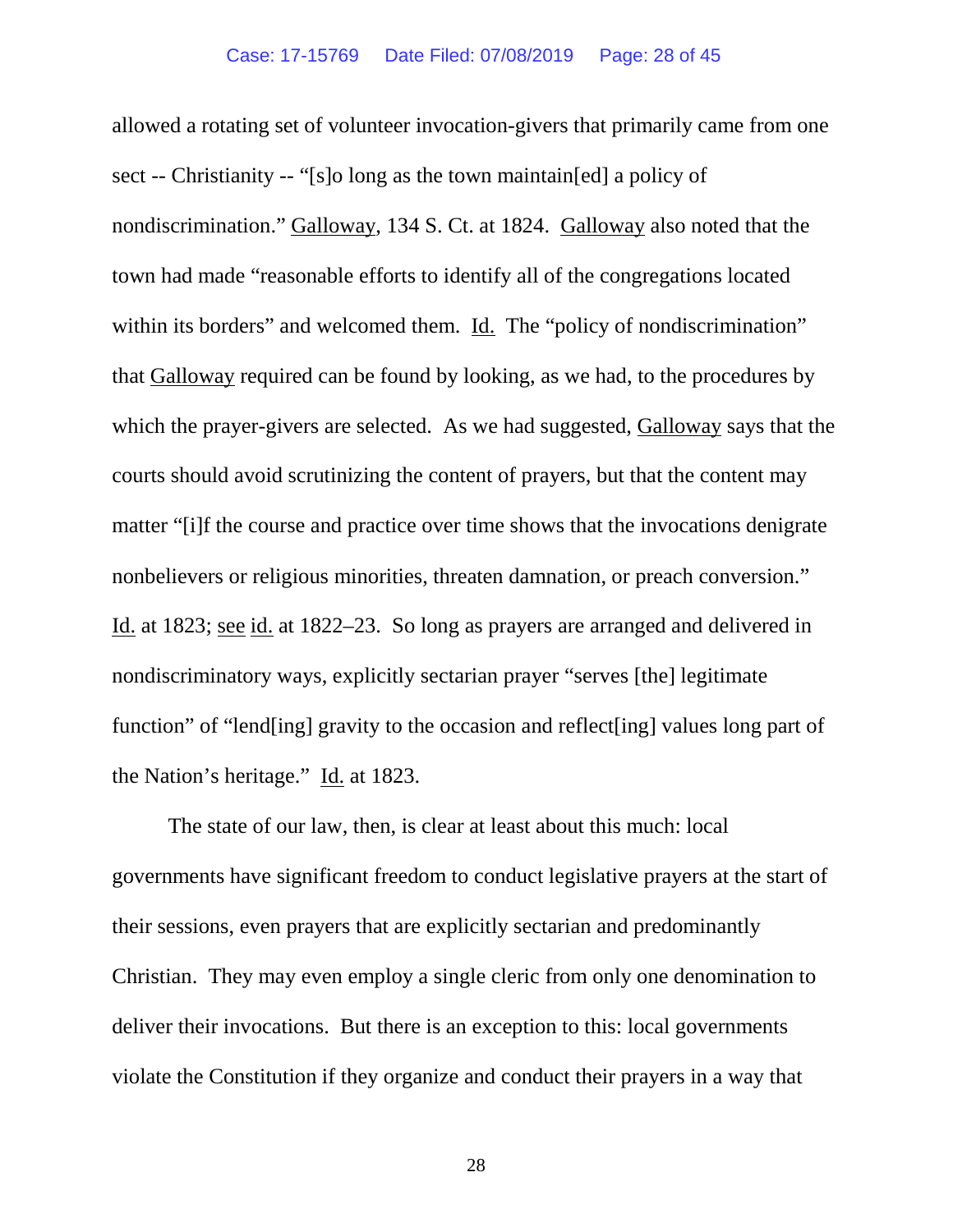## Case: 17-15769 Date Filed: 07/08/2019 Page: 29 of 45

discriminates against other religious beliefs. The three-factor test drawn from Pelphrey is our Circuit's method of reviewing legislative prayer regimes for discrimination, and, so far, only one regime has failed the test -- the Cobb County Planning Commission's discontinued practice of drawing speakers from a list that "categorically excluded specific faiths." Pelphrey, 547 F.3d at 1282.

#### B.

Turning to the facts of this case, we agree with the district court that Brevard County's method of selecting invocation speakers, as evinced by Resolution 2015- 101 and by extensive deposition testimony taken from its County Commissioners, is in violation of the Establishment Clause. We do not share the entirety of the district court's reasoning, which used Pelphrey's three-factor test only in the broadest sense, and which reached further difficult constitutional questions that need not be answered for the resolution of this case. We review legal determinations in a summary judgment order de novo, see Procaps S.A., 845 F.3d at 1079, and we review the district court's decision by re-applying the governing principles we set out in Pelphrey. Just like in Pelphrey and Atheists of Florida, we can discern no constitutional problem with the identities of the speakers selected, and we have no occasion to review the content of the prayers actually given. The County's process of selecting invocation speakers, though, has run afoul of the Establishment Clause.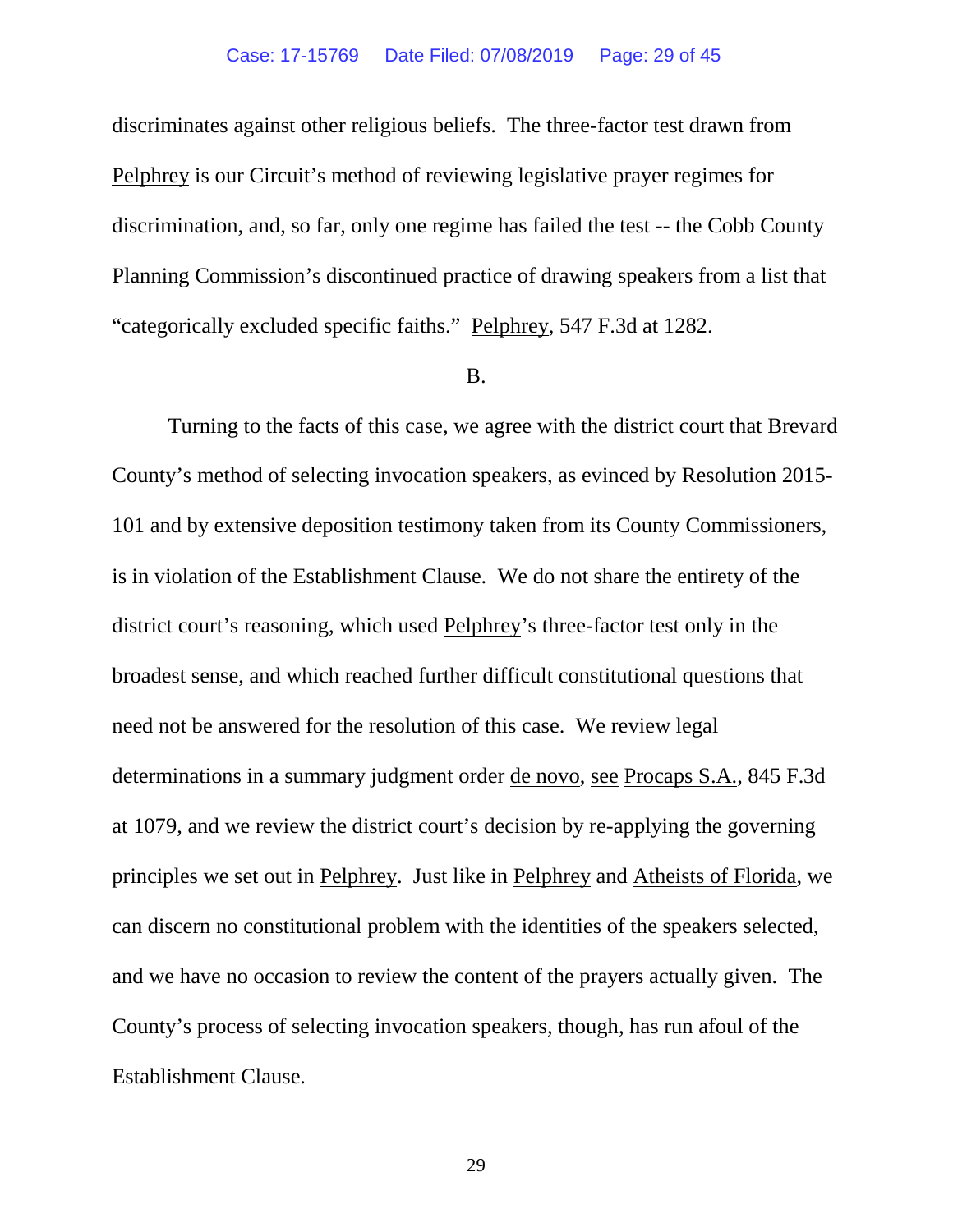To begin with the simpler factors, the identities of the prayer-givers, viewed in relation to the community's religious demographics, appear consistent with what we have approved in the past. Of the 195 invocations given between 2010 and early 2016, there were 188 by Christians, six by Jews, and one that was "generally monotheistic." We have found no Establishment Clause problems presented when local governments mostly invited Christian volunteer invocation-givers, so long as this was reasonably reflective of the community's demographics and did not advance a single faith. See Atheists of Fla., 713 F.3d at 592; Pelphrey, 547 F.3d at 1277. On that score, the parties' Amended Stipulation of Facts cites to data collected by the Association of Religious Data Archives ("ARDA"). This data shows that, out of 414 congregations in Brevard County, over 350 are Christian. Inviting, as we've suggested, "a wide cross-section of the County's religious leaders" would, therefore, result in primarily Christian prayers.<sup>[3](#page-29-0)</sup> See Pelphrey, 547 F.3d at 1277 (quoting Simpson v. Chesterfield Cty. Bd. of Supervisors, 404 F.3d 276, 285 (4th Cir. 2005)).

And just like in Pelphrey and Atheists of Florida, we have no occasion to engage the third factor of the test -- the content of the prayers. "In Pelphrey, this

<span id="page-29-0"></span> $3$  ARDA data do not include any of the Secular Humanist congregations discussed in this lawsuit. There has been no suggestion, however, that more than a few such groups exist in Brevard County. The cross-section of religious leaders would still be overwhelmingly Christian even if they had been included.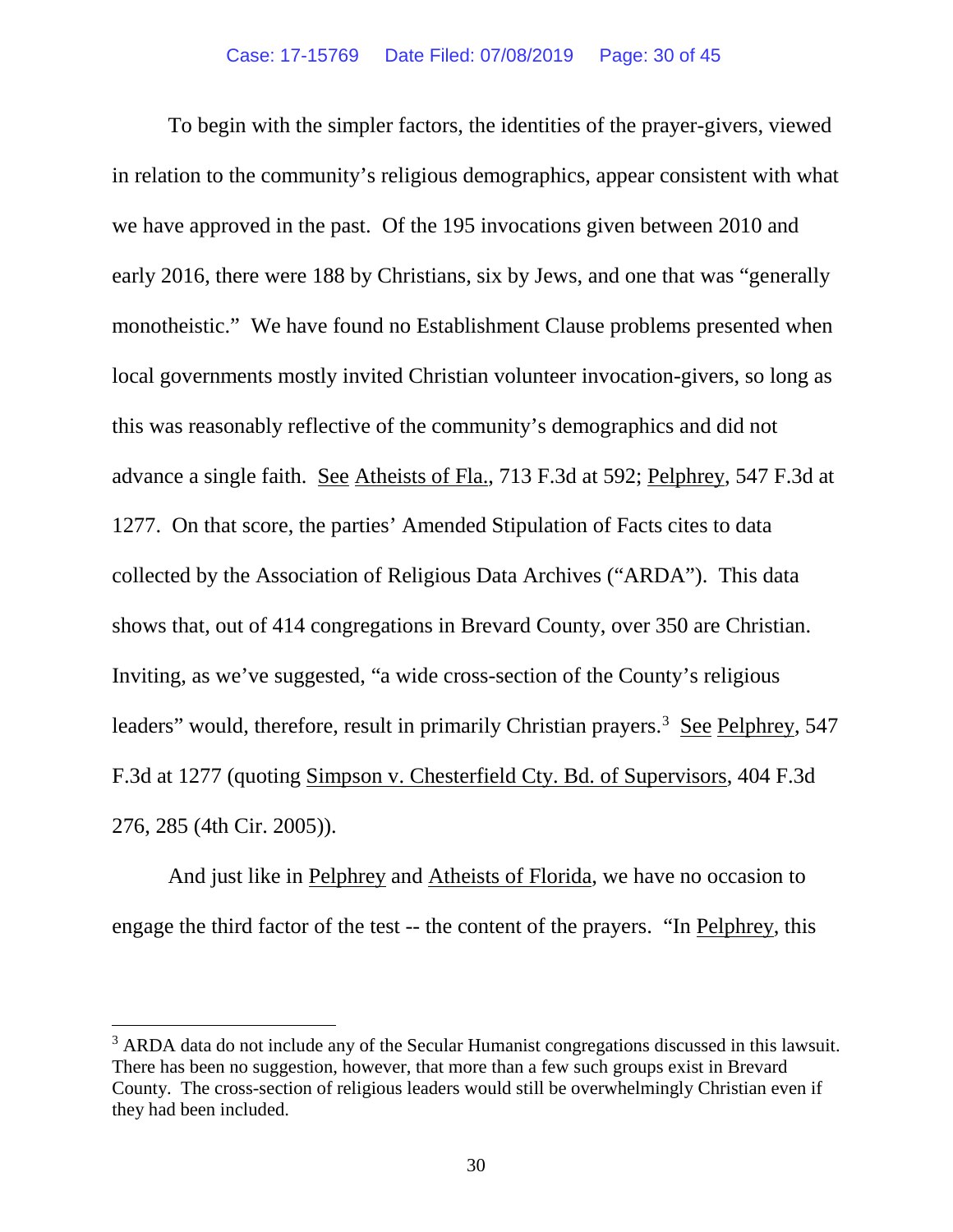Court stated that 'we read Marsh . . . to forbid judicial scrutiny of the content of prayers absent evidence that the legislative prayers have been exploited to advance or disparage a religion.'" Atheists of Fla., 713 F.3d at 592 (quoting Pelphrey, 547 F.3d at 1274). Moreover, the plaintiffs have not so much as even suggested that the prayers offered regularly disparaged or proselytized particular belief systems. Galloway explains that the content of legislative prayers is only a problem when the government allows "a pattern of prayers that over time denigrate, proselytize, or betray an impermissible government purpose." 134 S. Ct. at 1824. In Galloway, there were moments of concern during a few invocations. Id. ("One guest minister characterized objectors as a 'minority' who are 'ignorant of the history of our country,' while another lamented that other towns did not have 'God-fearing' leaders."). The Court said that "[a]lthough these two remarks strayed from the rationale set out in Marsh, they [did] not despoil a practice that on the whole reflects and embraces our tradition." Id. The plaintiffs here have not even alleged this much, since their argument lies elsewhere, and so we have even less reason to look at the content of the prayers given in Brevard County.

This leaves the second factor -- the selection procedures -- for analysis. For starters, Brevard County lacks any sort of written policy, comprehensive or otherwise, describing how volunteer invocation-givers are selected. Resolution 2015-101 tells us something, but not much, about how the process works; the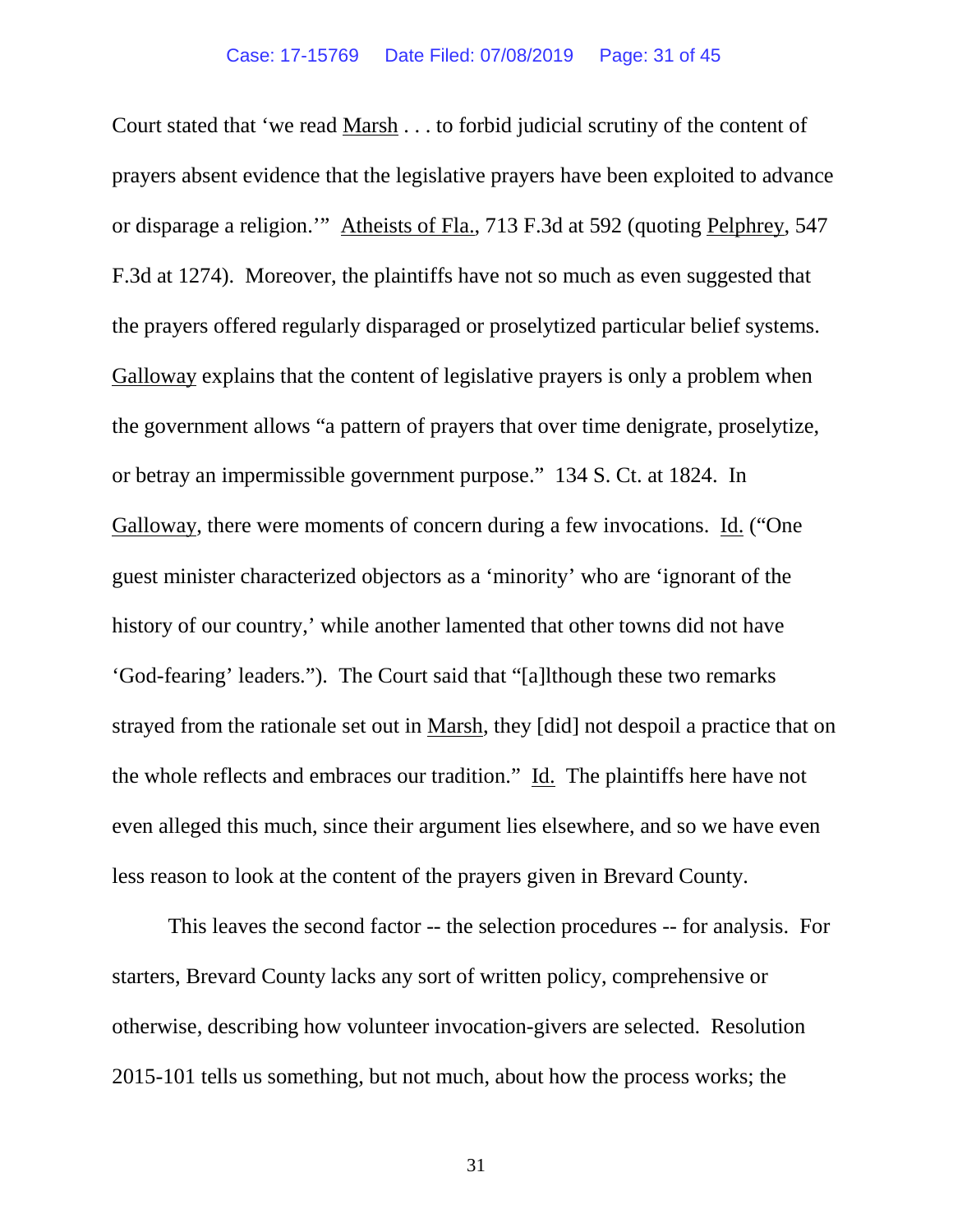deposition testimony of seven current and former Commissioners tells us more. A careful review of the Resolution and the testimony makes clear that the Board's procedures for inviting speakers to give invocations cannot be squared with the Establishment Clause because the current practice reposes in each of the Commissioners plenary discretion, which they have used to discriminate on the basis of religious beliefs, favoring some monotheistic religions over others and disfavoring and excluding -- at least -- religions that are polytheistic, pantheistic, or otherwise outside of the "mainstream."[4](#page-31-0) Moreover, some of the Commissioners set a higher bar, if not an insurmountable one, for religions that they were unfamiliar with or for those that they knew of but did not particularly like or prefer. This is plainly at odds with the core of the Establishment Clause -- neither the states nor the federal government may favor one religious denomination over another. Larson, 456 U.S. at 244.

As a starting point, we can look to Resolution 2015-101, which suggests favoritism for monotheistic religions, and only some of them at that, and sets no standards or regimented procedures for Commissioners to follow as they invite invocation speakers. In precious little detail, the Resolution reveals that "a ceremonial invocation in the form of a short prayer" has been given before Brevard

<span id="page-31-0"></span><sup>&</sup>lt;sup>4</sup> We do not say anything one way or the other about Secular Humanism or other non-theistic belief systems. See infra Part IV.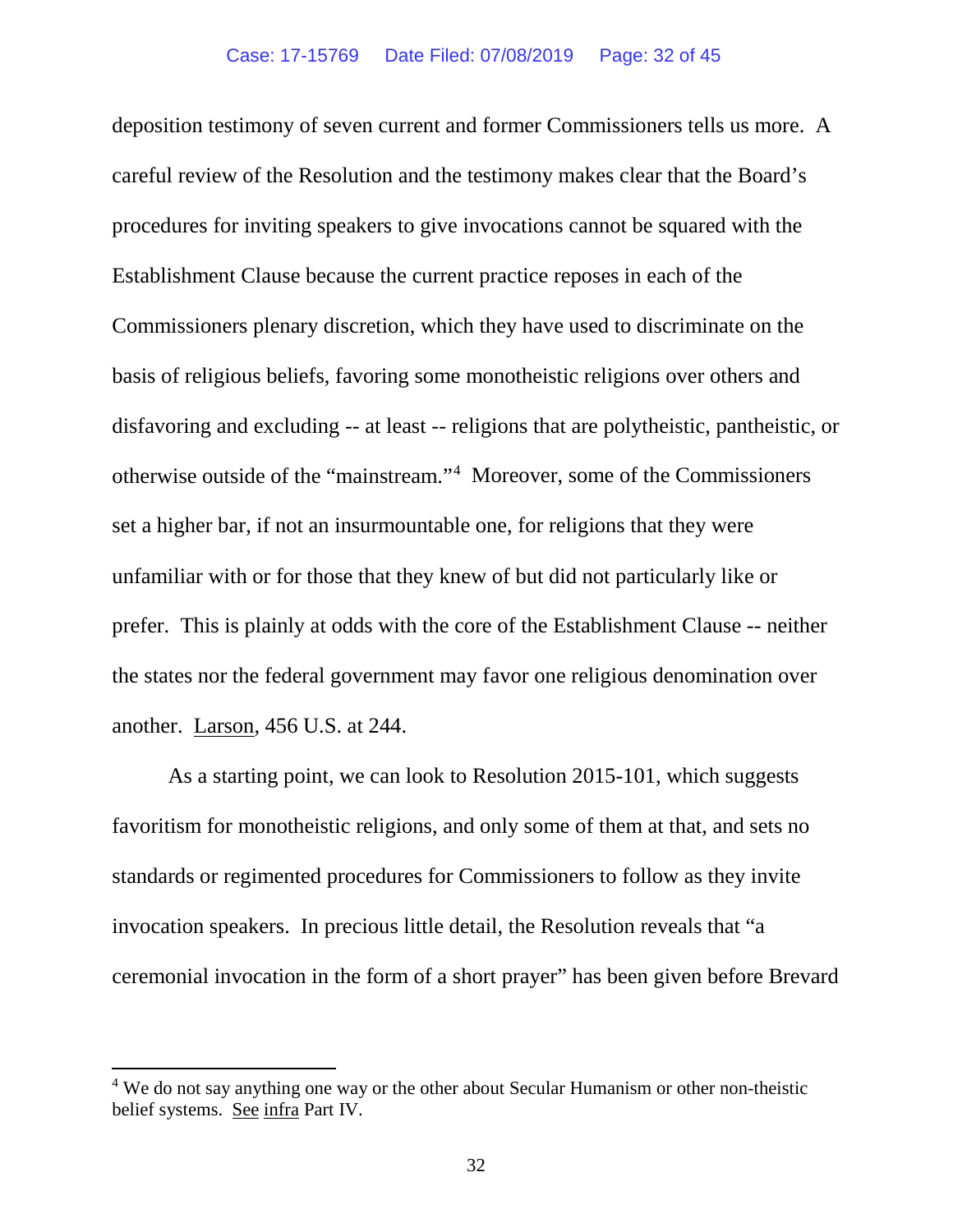County Board meetings for at least forty-four years, and says that "individual Board members" select speakers "[o]n a rotating basis." Resolution at 1–2. The parties' Amended Stipulation of Facts confirms that "Commissioners' offices take turns inviting speakers, following a rotation system." While the Resolution says nothing further about the selection procedures, the Resolution is explicit in its preference for monotheistic religions. It says that clerics giving invocations are "typically" afforded the opportunity to speak about their organizations and explains that this exchange occurs, "in recognition of the traditional positive role faith-based monotheistic religions have historically played in the community." Resolution at 2 (emphasis added). Again, this suggests a more favorable attitude toward monotheistic religions than toward others.

At the end of the Resolution, the Board codifies a new policy. Leaving altogether to one side, for the moment, the plaintiffs' humanist belief systems, the plain language of this section of the Resolution facially discriminates between religions. It bars "[s]ecular invocations and supplications from any organization whose precepts, tenets or principles espouse or promote" not just "reason" and "science" but also "environmental factors, nature" and even "ethics." Id. at 10. At the very least, "environmental factors" and "nature" play a significant role in shaping some traditional Native American religions, not to mention some newer religions like Wicca. "Ethics" is an even more curious inclusion. Many if not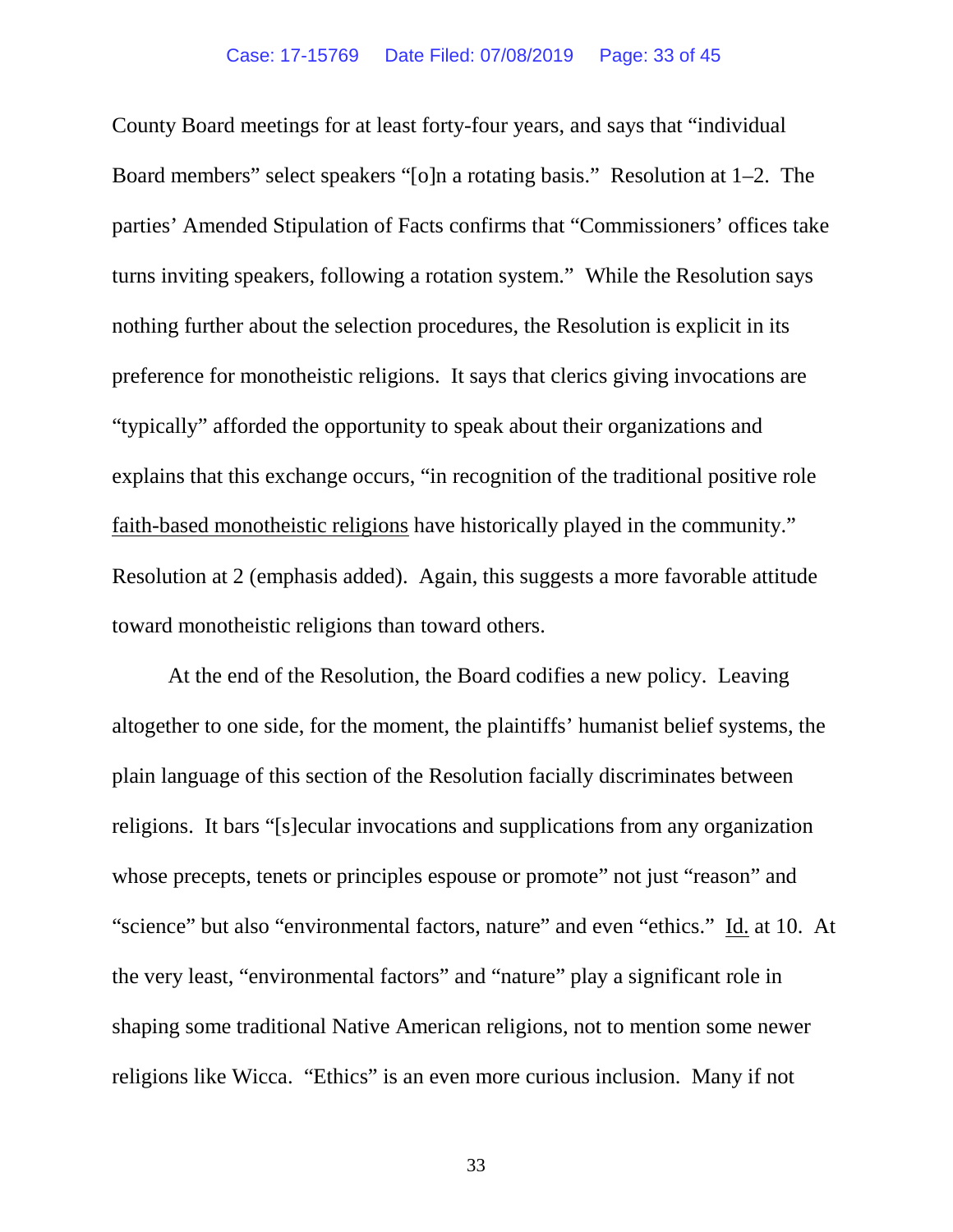most religions -- including Christianity and Judaism -- place "ethics" among their basic "precepts, tenets or principles."

Since the Resolution contains so few details about the actual procedures of selecting invocation speakers, we must turn to the deposition testimony provided by the Commissioners. Their testimony is illuminating; it reflects that the members put into practice the monotheistic preference endorsed in their written Resolution, and shows that members of the Board had no standards to apply, and minimal procedures to follow, as they invited speakers to give invocations. Moreover, their testimony reveals quite starkly that many members of the Board exercised this plenary discretion in plainly unconstitutional ways.

Turning to the record is nothing out of the ordinary in legislative prayer cases. In Pelphrey, too, we looked to County employees' testimony to discern the selection procedures in the absence of a written policy. Pelphrey, 547 F.3d at 1267–68; see also, e.g., Galloway, 134 S. Ct. at 1824 (providing examples, from the record, of prayers delivered in the Town of Greece); Marsh, 463 U.S. at 793 n.14 (citing the Chaplain's deposition testimony). In all, seven Commissioners were deposed in this case. Five of them were the Commissioners who passed Resolution 2015-101 in the summer of 2015, and the two others had served on the Board in the preceding year, during the relevant period when some of the plaintiffs were communicating with Board members about giving invocations. Each of the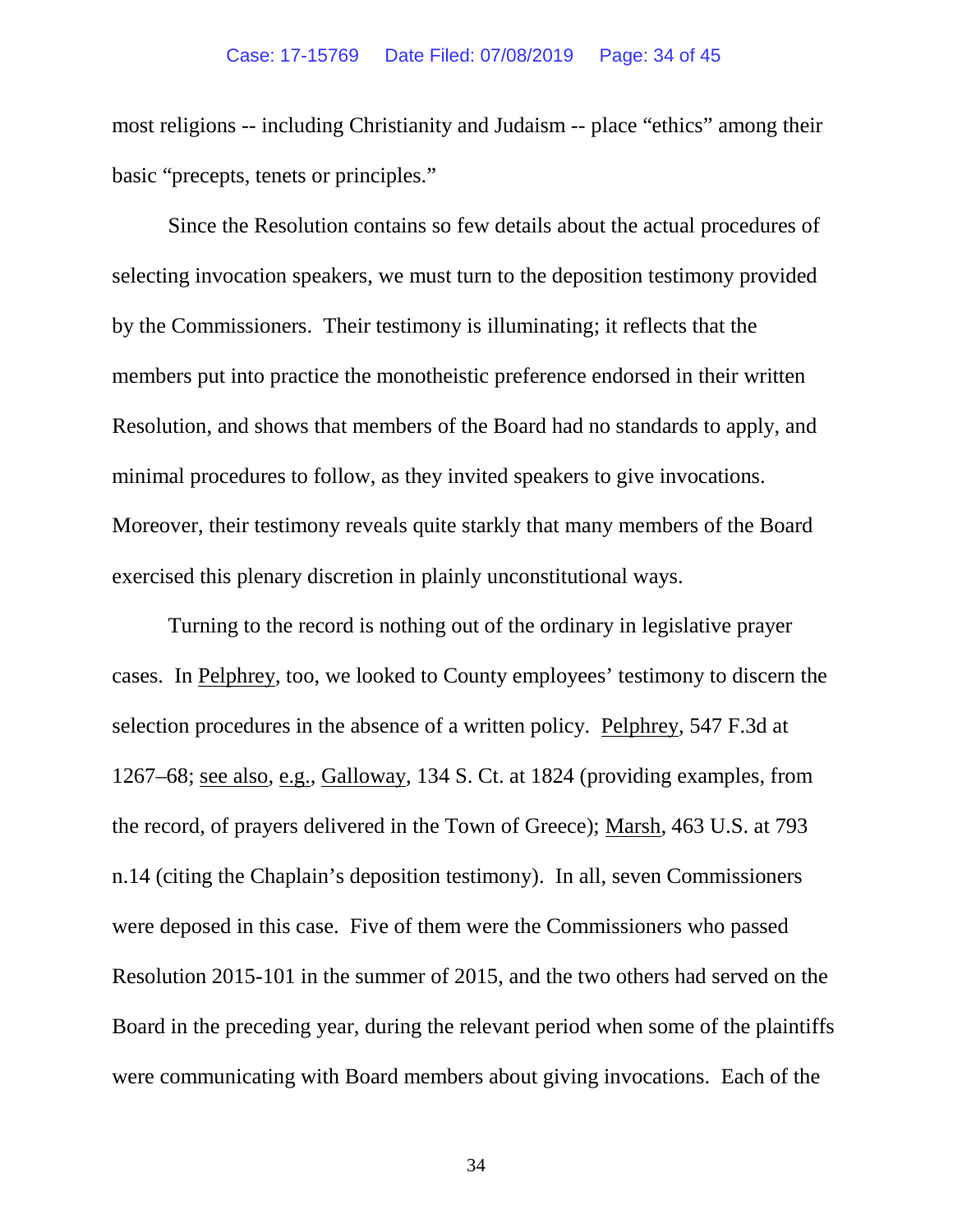## Case: 17-15769 Date Filed: 07/08/2019 Page: 35 of 45

Commissioners was asked about the purpose of the invocation practice and, notably, about how the selection process worked, both in general and in their offices specifically. They were each then asked whether they would invite speakers ascribing to particular religions or types of religions to give invocations.

The Commissioners' testimony concerning the purpose of holding invocations reflected the same preference for monotheism that we found in the text of Resolution 2015-101 and a preference for Christianity specifically at the expense and to the exclusion of other religions. One former Commissioner, who had been on the Board when the plaintiffs first requested the opportunity to deliver an invocation, said the opening invocation was "a long-standing tradition of honoring the Christian community in Brevard County," and that allowing atheists or humanists to deliver invocations "would be a dishonor to the Christian community." A Commissioner who voted on Resolution 2015-101 confirmed that he had been quoted in the press as saying that "[t]he invocation is for worshipping the God that created us," and clarified that he was referring to "The one and only true God. The God of the Bible." Another agreed that "allowing Christian invocations show[s] the board's support for Christianity."

All the Commissioners confirmed that speakers were selected on a rotating basis, and none of the Commissioners described any sort of formalized policy for how their office went about choosing who they would invite when it was their turn.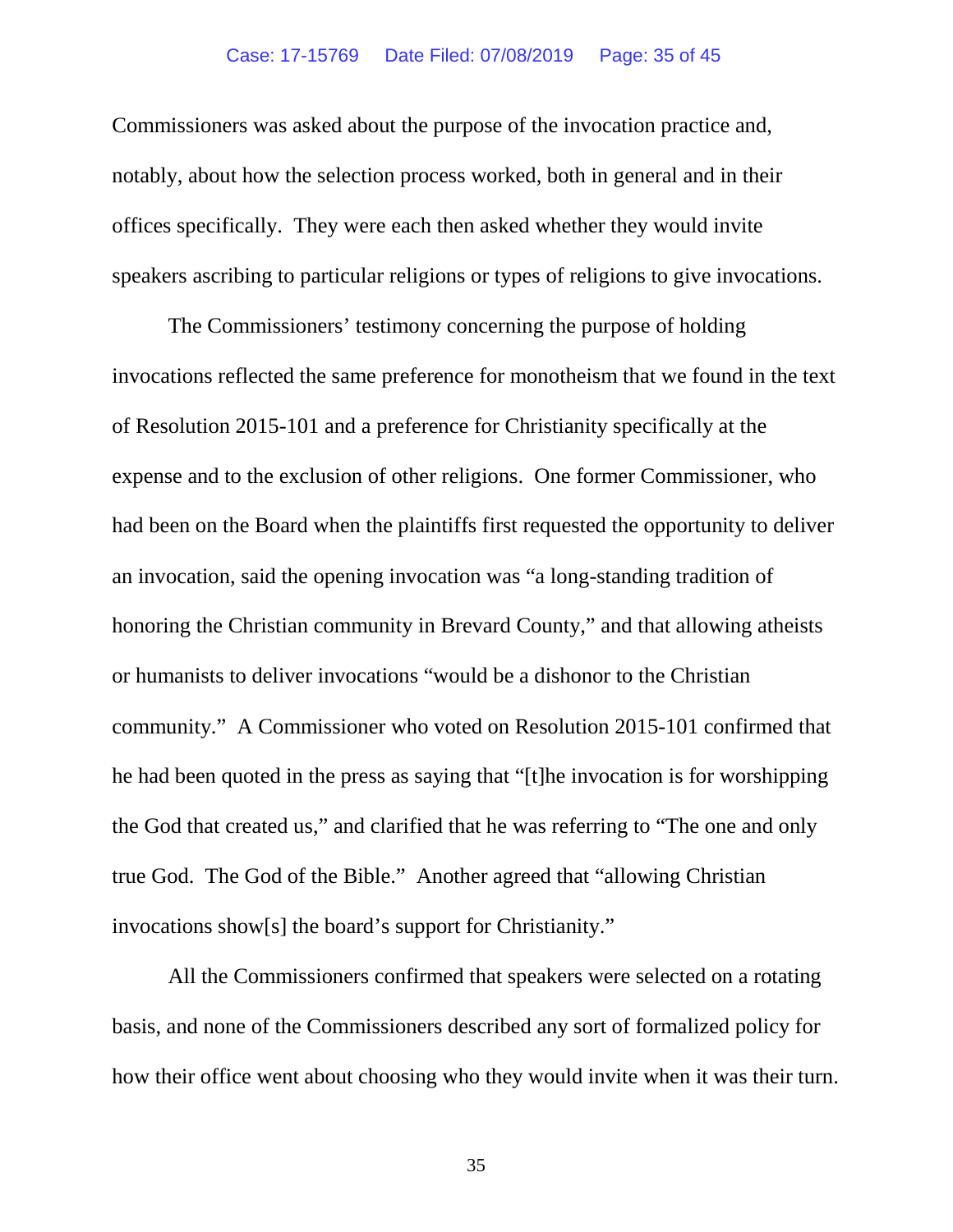Several suggested that they focused on congregations in their districts, one said he "assum[ed]" that his staff would "Google or look in the Yellow pages," another said he had "a list of local ministers" that he inherited from a previous Commissioner and that clerics were added to the list based on "[j]ust [the] personal relationship [he] might have with that person." Still another said he focused on inviting speakers who "are really part of the community." A former Commissioner who had not voted on Resolution 2015-101 said that her office had "a list of those [speakers] who had done it before and [her office] added to it different churches that [she] was aware of." She noted that in her district she had "a lot of new churches being established" and that, in adding churches to the list, she would consider "[t]heir availability and their community activity." None of this general testimony about the selection process amounts to a violation of the Establishment Clause; it does, however, reflect the lack of consistent standards and the plenary authority granted to each Commissioner.

The way this plenary authority was exercised is at the core of the Establishment Clause problem in Brevard County. Only one Commissioner testified consistently that he would invite anyone who had a "recognized church" in his district, regardless of the specifics of their belief system. Every other Commissioner or former Commissioner indicated that the specific religious beliefs of a prospective invocation-giver would have a real impact on whether they would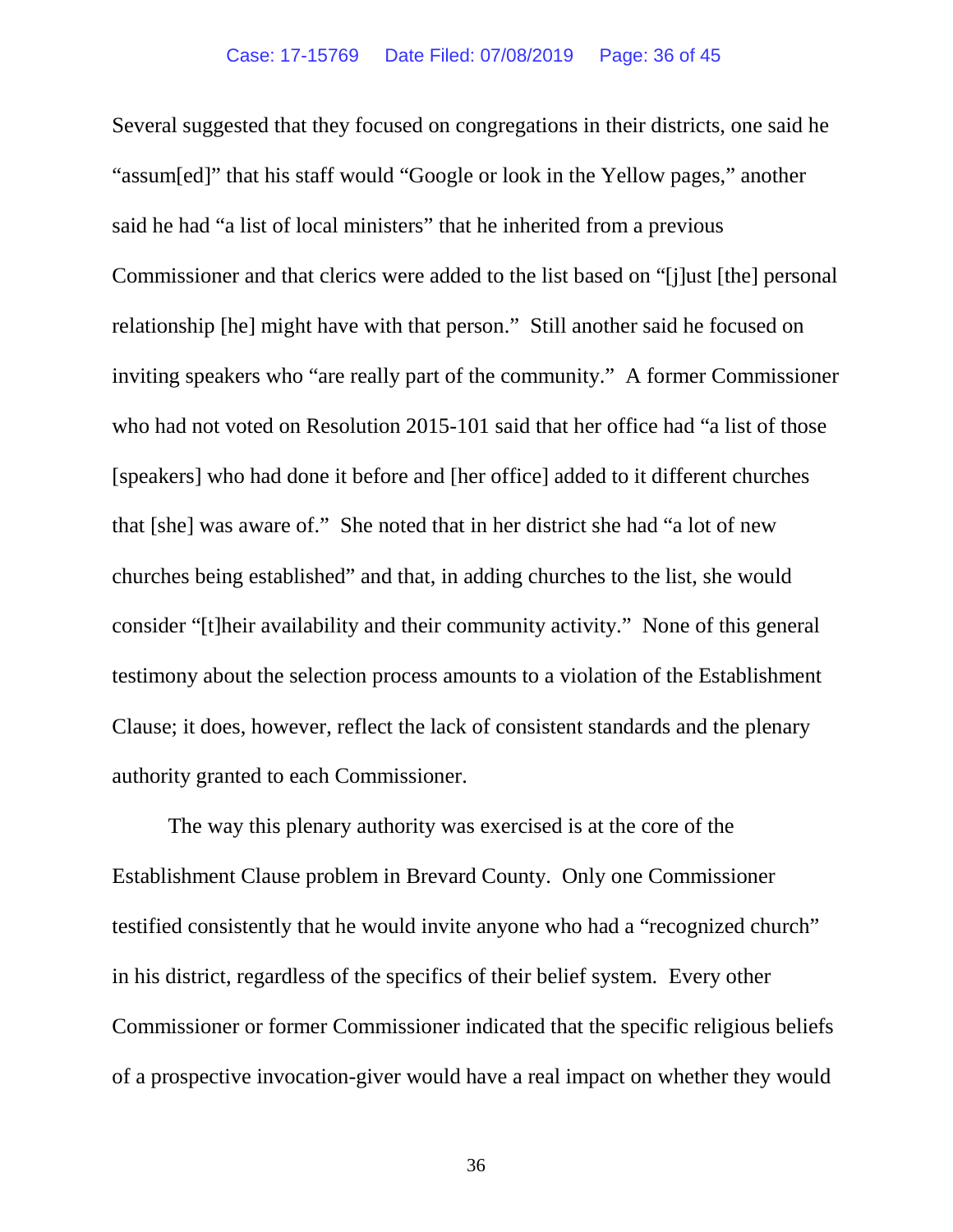be invited or permitted to give an invocation or excluded from consideration. The Commissioners took religious beliefs into account in three ways: framing the purpose of the invocation, scrutinizing belief systems, and categorically excluding certain religions. These are not firm categories -- these practices flowed from one another and overlapped. Not every Commissioner considered religious beliefs in each of these ways, but six out of the seven considered prospective invocationgivers' beliefs in some way when deciding who could deliver an invocation and who could not.

Some described the invocation as being meant for only certain types of religions. One said that invocations could only come from religions that "look to a higher authority for spiritual guidance." Another said that the invocation was "more for a faith-based monotheological [*sic*] type of situation" and that a speaker who was not "a monotheistic type of person" could not give an invocation, even if he was "[a]ctive in the community" and "[h]elping in the community" because this speaker would not "represent the faith-based community or faith of people within the community." A former Commissioner said she would allow any religion, so long as it was "a God-fearing religion."

In other instances, Commissioners indicated that speakers from certain religions would be subjected to some sort of closer scrutiny, even if they might ultimately be allowed to offer invocations. One Commissioner said that, if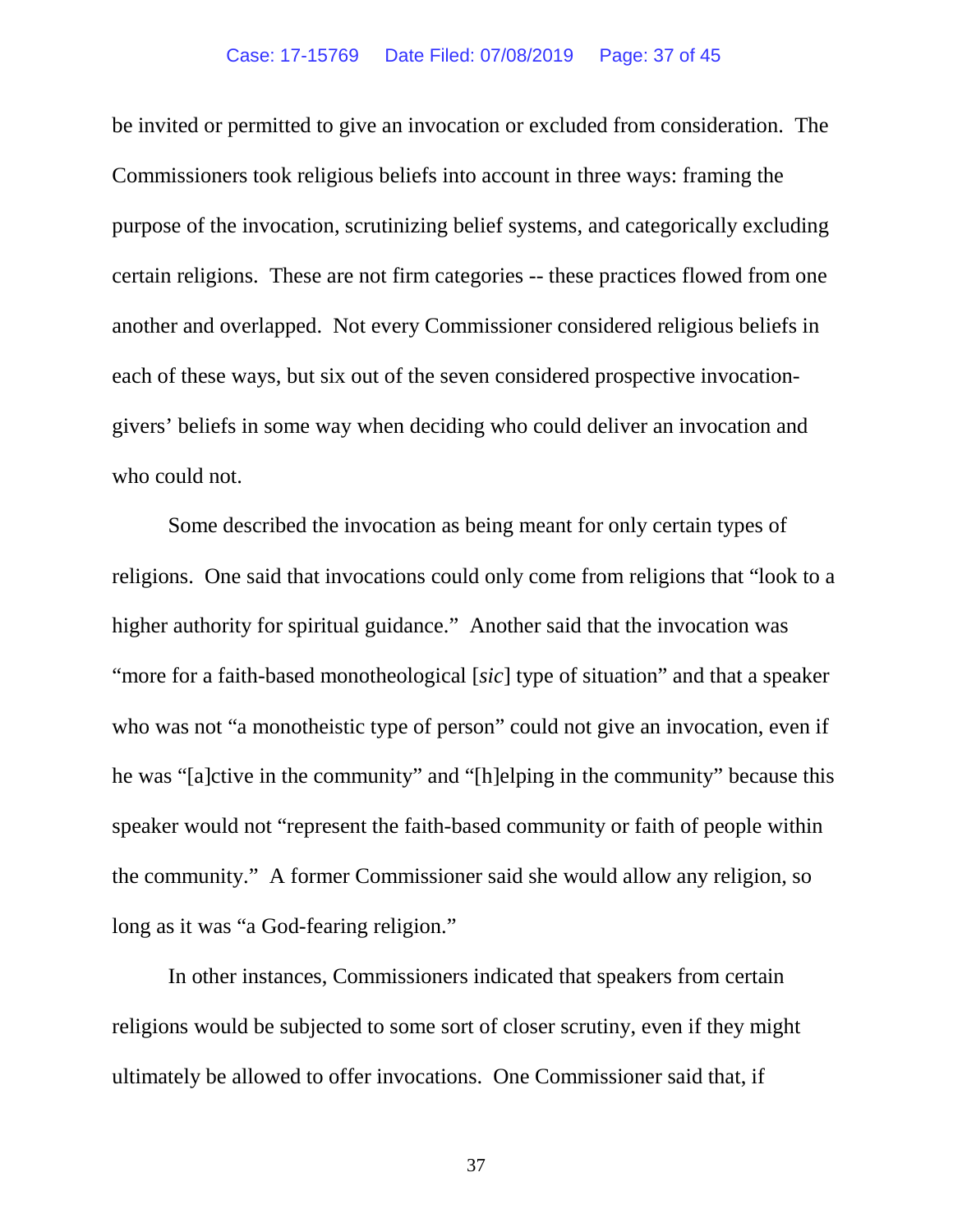approached by a Sikh or a practitioner of a Native American religion, he'd have to "see what they had to say." Another would "ask more questions" of a Hindu, and wasn't sure about a polytheist generally. Still another would "have to see what was presented" by a practitioner of a polytheistic religion before allowing them to offer a prayer, and would "have to think on" religions he wasn't familiar with. Of only slightly less concern were those responses from Commissioners that appear to suggest reluctance or lack of certainty about certain religions, like "I guess I would [invite a Wiccan]" from one Commissioner or "I guess I would have [been willing to invite a Muslim]" from another.

Most troubling and plainly unconstitutional were the statements by numerous Commissioners that certain religions or types of religions would be flatly banned from giving an invocation. Four of the seven Commissioners, including three of the five who voted on the Resolution, stated affirmatively that they would not allow representatives of certain religions to give an invocation. One said he would not allow a Wiccan, and two more said they probably would not. A Rastafarian would have received the same set of responses. Rastafarianism is a monotheistic and Abrahamic religion that evolved in Jamaica in the 1930s and focused on belief in the divinity of Ethiopian Emperor Haile Selassie. See Monique Bedasse, Rasta Evolution: The Theology of the Twelve Tribes of Israel, 40 J. Black Studies 960, 960 (2010). Two Commissioners said they would not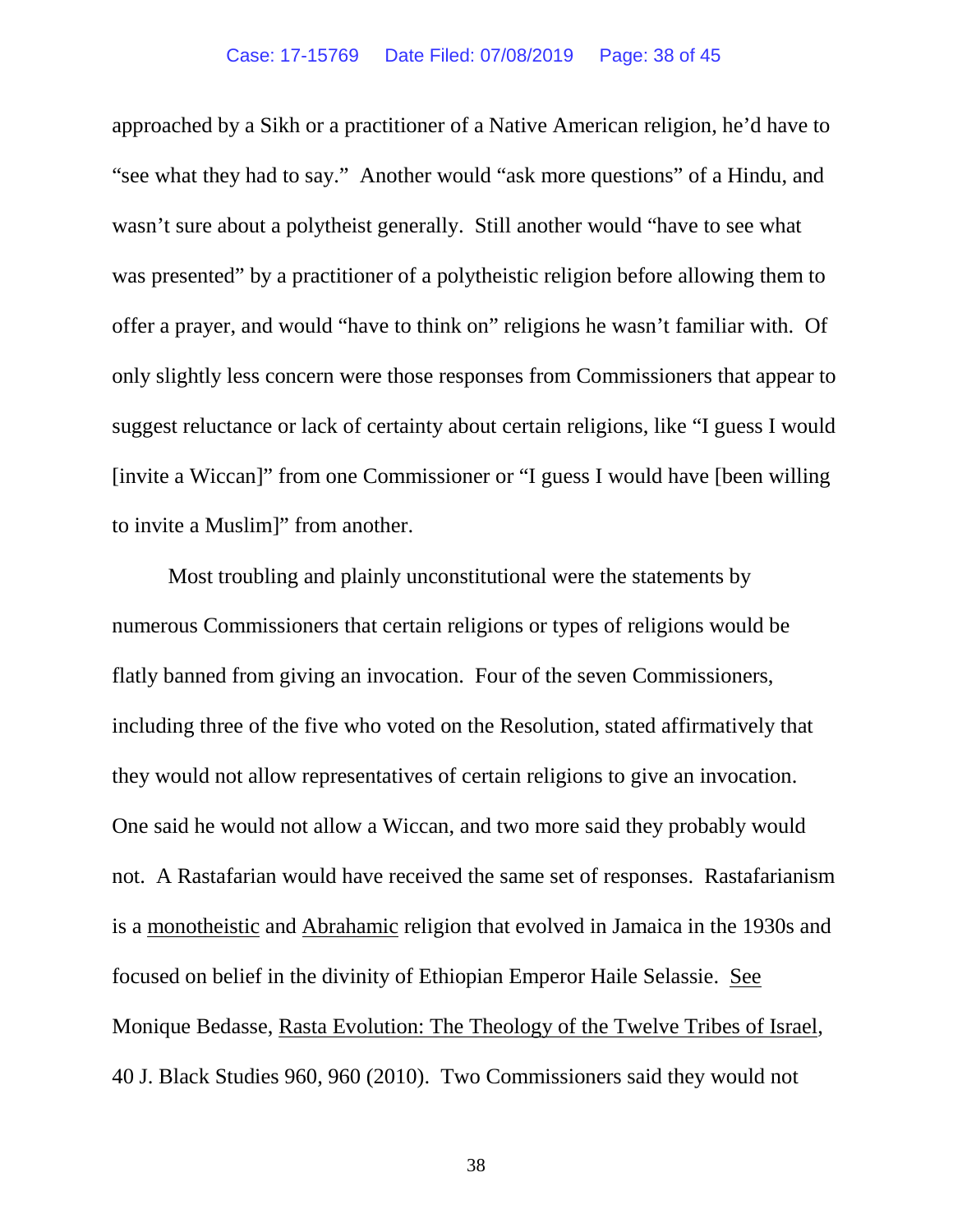## Case: 17-15769 Date Filed: 07/08/2019 Page: 39 of 45

allow a polytheist to deliver an invocation, even though they had each said they would allow a Hindu. Hinduism, of course, is a polytheistic religion. See Klaus K. Klostermaier, A Survey of Hinduism 15–16 (3d ed. 2007) ("The long history, the vastness, and the heterogeneity of Hinduism offer enormous challenges to each and every description of the tradition." At the same time, though, "[a]ll observers—including Hindus themselves—would describe Hinduism as polytheistic.").

Finally, these same four Commissioners would bar a deist from delivering an invocation. "Deism" refers to "a rationalistic movement of the 17th and 18th century whose adherents generally subscribed to a natural religion based on human reason and morality, on the belief in one God who after creating the world and the laws governing it refrained from interfering with the operation of those laws, and on the rejection of every kind of supernatural intervention in human affairs." Webster's Third New International Dictionary 2370 (2002) (emphasis added). A bar on deism would exclude Thomas Jefferson, Benjamin Franklin, John Adams, and many others among our Nation's Founders from the opportunity to deliver an invocation before the Brevard County Board of Commissioners.

These depositions confirm that the selection process entails a grant of plenary authority to each Commissioner on a rotating basis, and that nearly all of the Commissioners exercised that authority in a way that categorically excludes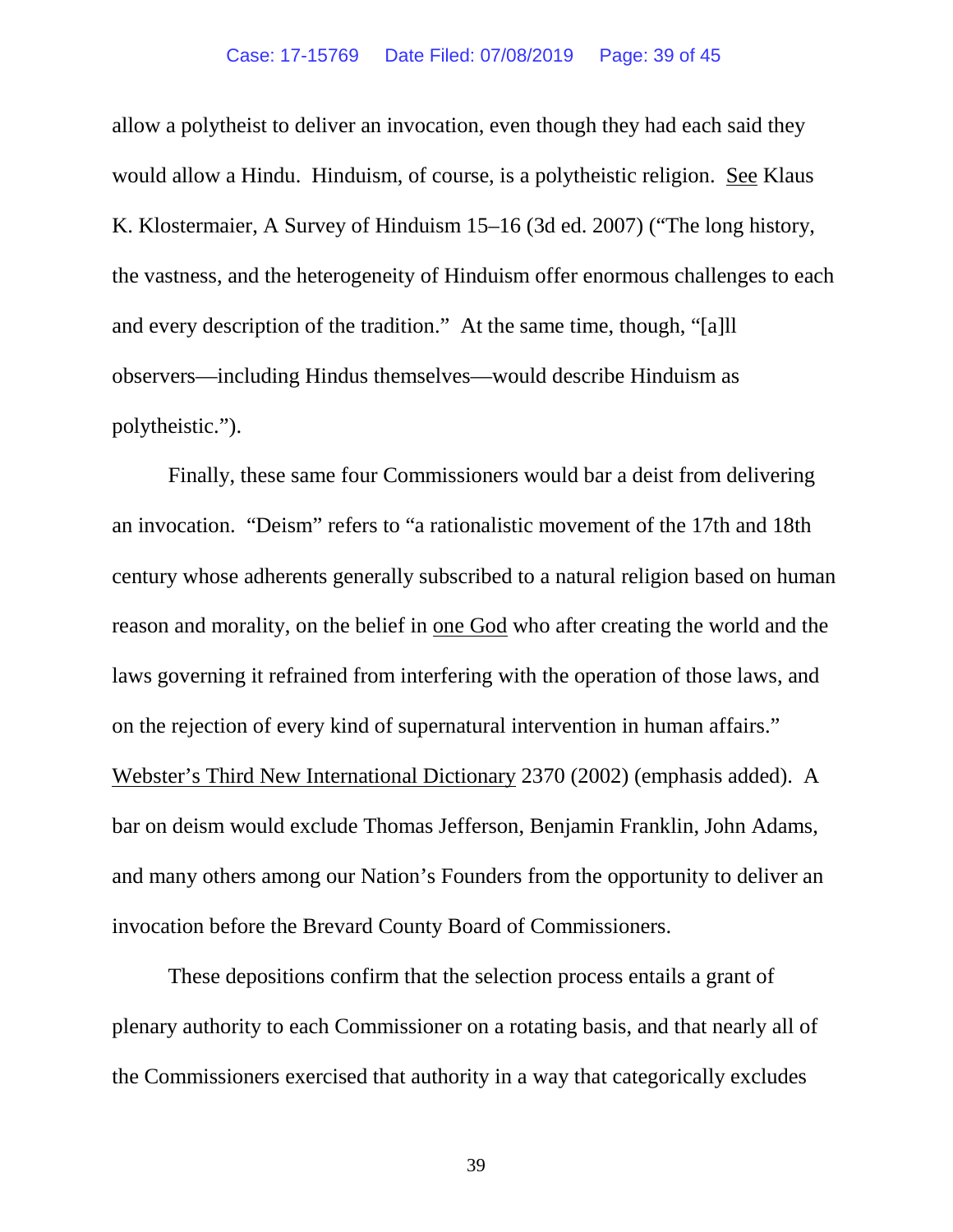some religions and places additional burdens on others based on the content of their religious beliefs. They favor familiar monotheistic religions over other monotheistic religions that seem unfamiliar. (Thus, by example, one Commissioner's response when asked whether he would invite a Rastafarian was: "Don't have any idea what that is. But I would say no.") The preferences evinced by their answers confirm what the Resolution's text suggests: that many members of the Board view the prayer opportunity in Brevard County as an opportunity reserved only for adherents of monotheistic religions, and only for some of them. Resolution at 2. In fact, the opportunity in practice is even narrower than the text suggests, since some monotheistic, and even Abrahamic religions, like Rastafarianism, are subject to more scrutiny than Christianity or Judaism, if not outright blackballing.

The Commission's procedures for selecting speakers are thus in sharp conflict with the Establishment Clause. To be clear, the constitutional problem is not that the Commission lacked a formal, written policy or that the selection of speakers was left to the discretion of individual Commissioners. The issue lies in how the Commissioners exercised their discretion in practice. Brevard County's haphazard selection process categorically excludes certain faiths -- some monotheistic and apparently all polytheistic ones -- based on their belief systems. Most Commissioners do not appear to have employed belief-neutral criteria in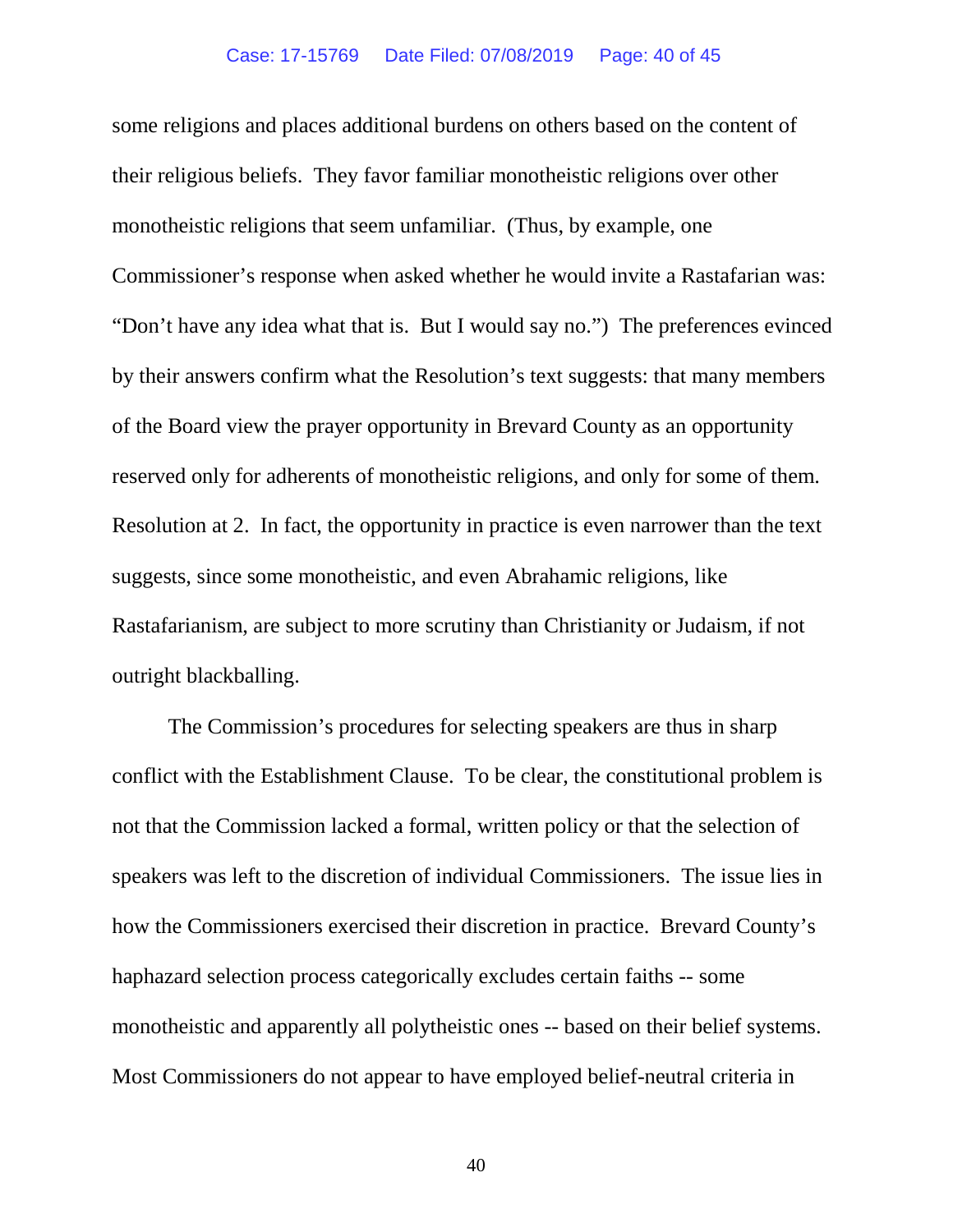selecting which invocation-givers to invite. Their comments "reflect an aversion or bias on the part of [county] leaders against minority faiths." Id. at 1824. In Galloway, the Court said that a predominantly Christian set of prayer-givers could be constitutional, "[s]o long as the town maintains a policy of nondiscrimination." Id. On any fair examination of the lengthy summary judgment record, we cannot say the Board has done that here. Commissioners consciously held and acted upon views about which religions and types of religious beliefs were the right kind for invocations and which were not. This means that "the prayer opportunity has been exploited to proselytize or advance" not one religion as Marsh anticipated, but a class of religions to the exclusion of many others. Marsh, 463 U.S at 794–95.

The fact that there is little to no evidence of discriminatory content in the invocations actually given in Brevard County cannot save the speaker selection procedure as it stands today. We rejected just this argument in Pelphrey, explaining that Marsh had considered selection procedures before approving of legislative prayer. See Pelphrey, 547 F.3d at 1281–82 (citing Marsh, 463 U.S. at 793–95). The Establishment Clause provides no safe harbor based on end results because an impermissible motive in the selection process may taint the whole scheme. In Marsh, the Court said that, while "[t]he Court of Appeals was concerned that [the chaplain's] long tenure ha[d] the effect of giving preference to his religious views," the Supreme Court was not concerned because "the evidence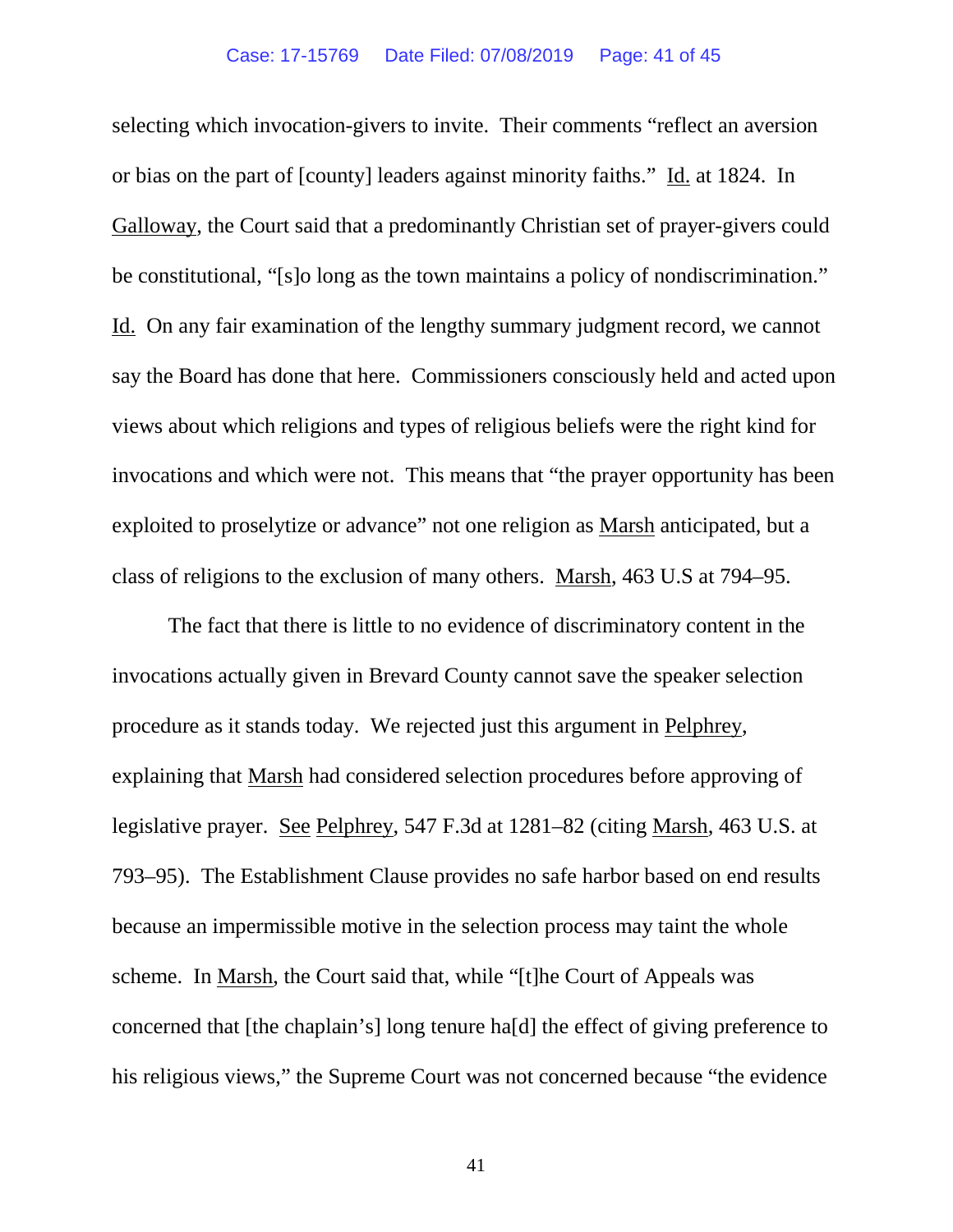indicate[d] that he was reappointed because his performance and personal qualities were acceptable." Marsh, 463 U.S. at 793. "Absent proof that the chaplain's reappointment stemmed from an impermissible motive," the Court concluded "that his long tenure [did] not in itself conflict with the Establishment Clause." Id. at 793–94. The bottom line is that the selection process mattered.

The cases following Marsh have treated selection procedures as highly probative of whether the prayer opportunity has been exploited. Here and in Pelphrey, instead of a hiring process, we have a process of inviting and bringing in volunteers that change week-to-week. In Pelphrey, it was unconstitutional to "categorically exclude[] certain faiths" by working from a list of volunteers that excluded whole classes of congregations. Pelphrey, 547 F.3d at 1282. In Galloway, the plaintiffs did not criticize the selection procedure, which was decidedly ecumenical. See Galloway, 134 S. Ct. at 1816. Justice Alito's concurrence, though, underscored the relevance of motive and selection procedures. See id. at 1830–31 (Alito. J., concurring). He observed that, in Galloway, the town leaders had made an honest mistake in failing to realize that many residents attended synagogues just outside the city limits and that the leaders of those congregations ought to have been on their list. Id. This did not require invalidation of the prayer regime, but the case would have been viewed "very differently if the omission of these synagogues were intentional." Id. at 1831.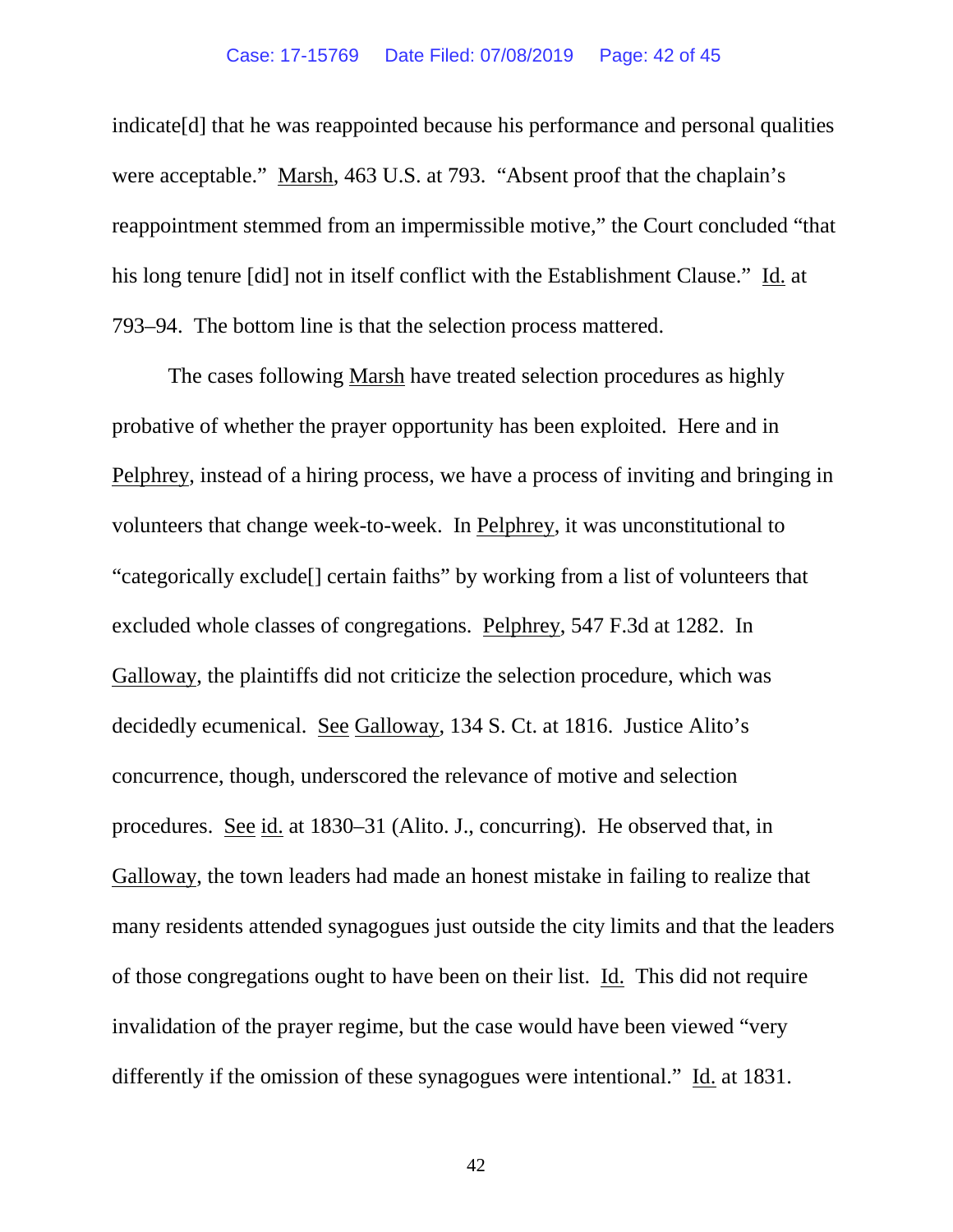As in Pelphrey, we have far more than enough evidence about the selection procedures in Brevard County to reach a conclusion about whether the "prayer opportunity has been exploited." Marsh, 463 U.S. at 794. It has been, both through the written policies described and outlined in Resolution 2015-101 and even more clearly through the Board's practices of picking and choosing which religions to invite and which to reject. The Resolution facially draws distinctions between preferred monotheistic religions and disfavored others. The selection procedures as practiced take religious beliefs into account, again favoring some creeds over others. By discriminating on the basis of religion in these two ways, the County has violated the Establishment Clause. The practice of legislative prayer "begun by the First Congress stands out as an example of respect and tolerance for differing views [and] an honest endeavor to achieve inclusivity and nondiscrimination, and a recognition of the important role that religion plays in the lives of many Americans." Am. Legion, 2019 WL 2527471, at \*18 (plurality opinion). The County has failed to follow this model and it has run afoul of the First Amendment. We, therefore, affirm in part the district court's decision, although not all of its reasoning, nor the sweep of its holdings or the breadth of its injunction.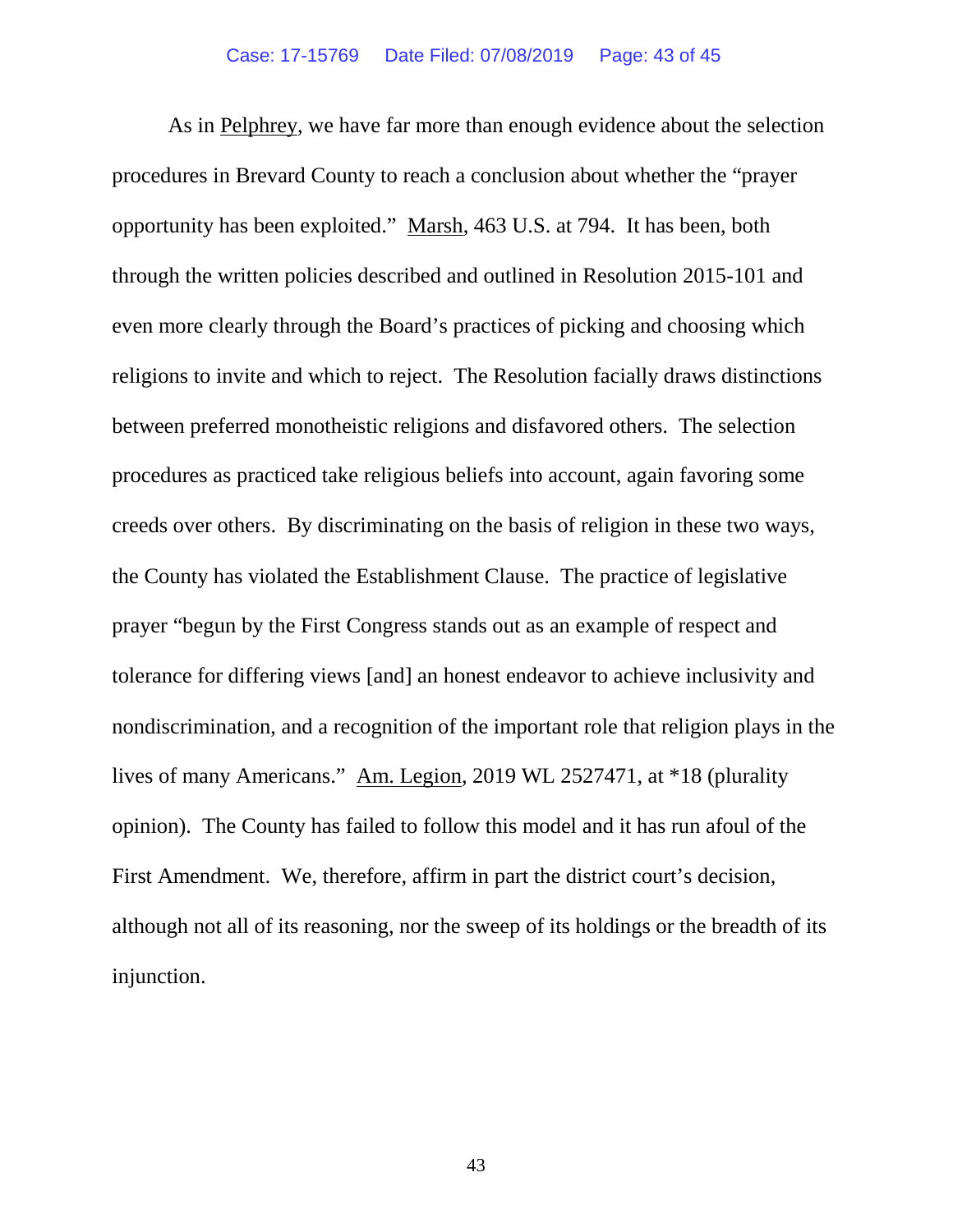## IV.

We need not and do not reach any further questions presented in this case, including whether the County is obliged to allow the individual or organizational plaintiffs -- atheists and Secular Humanists -- the opportunity to deliver an invocation at the start of one of its board meetings.<sup>[5](#page-43-0)</sup> We vacate the district court's injunction, except insofar as it prohibits the County from continuing the present speaker-selection practices and procedures as explained by the Commissioners and as embodied in Resolution 2015-101. The trial court's injunction goes too far and says too much. Again, all that we hold today is that the Board's current invocation speaker selection procedures are unlawful. The Commissioners have favored some religions over others, and barred those they did not approve of from being

<span id="page-43-0"></span><sup>&</sup>lt;sup>5</sup> The Court of Appeals for the D.C. Circuit recently ruled that the Chaplain of the U.S. House of Representatives was not obligated to provide a self-professed atheist the opportunity to deliver a "nonreligious prayer" because, regardless of whether he was denied the opportunity on account of being an atheist or because he was going to deliver a nonreligious prayer, "the House permissibly limits the opening prayer to religious prayer" and the atheist's prayer would not have qualified by these terms. See Barker v. Conroy, 921 F.3d 1118, 1132 (D.C. Cir. 2019). The Court of Appeals explained that limiting the opening invocation to religious prayer "fit 'within the tradition long followed in Congress and the state legislatures.'" Id. at 1130 (quoting Galloway, 134 S. Ct. at 1846). Legislative prayer -- a "sui generis context," for Establishment Clause purposes -- "can be both religious and consistent with the Establishment Clause," given the long historical practice. Id. at 1131. The court therefore rejected the atheist's demand that he be allowed to give a nonreligious opening prayer.

But we need not reach the analogous question here. Even while accepting that invocations can permissibly be limited to religious prayers, the D.C. Circuit noted that "the Court has warned against discriminating among religions or tolerating a pattern of prayers that proselytize or disparage certain faiths or beliefs." Id. That discrimination among religions and religious beliefs is plainly present in the record before us in this case.